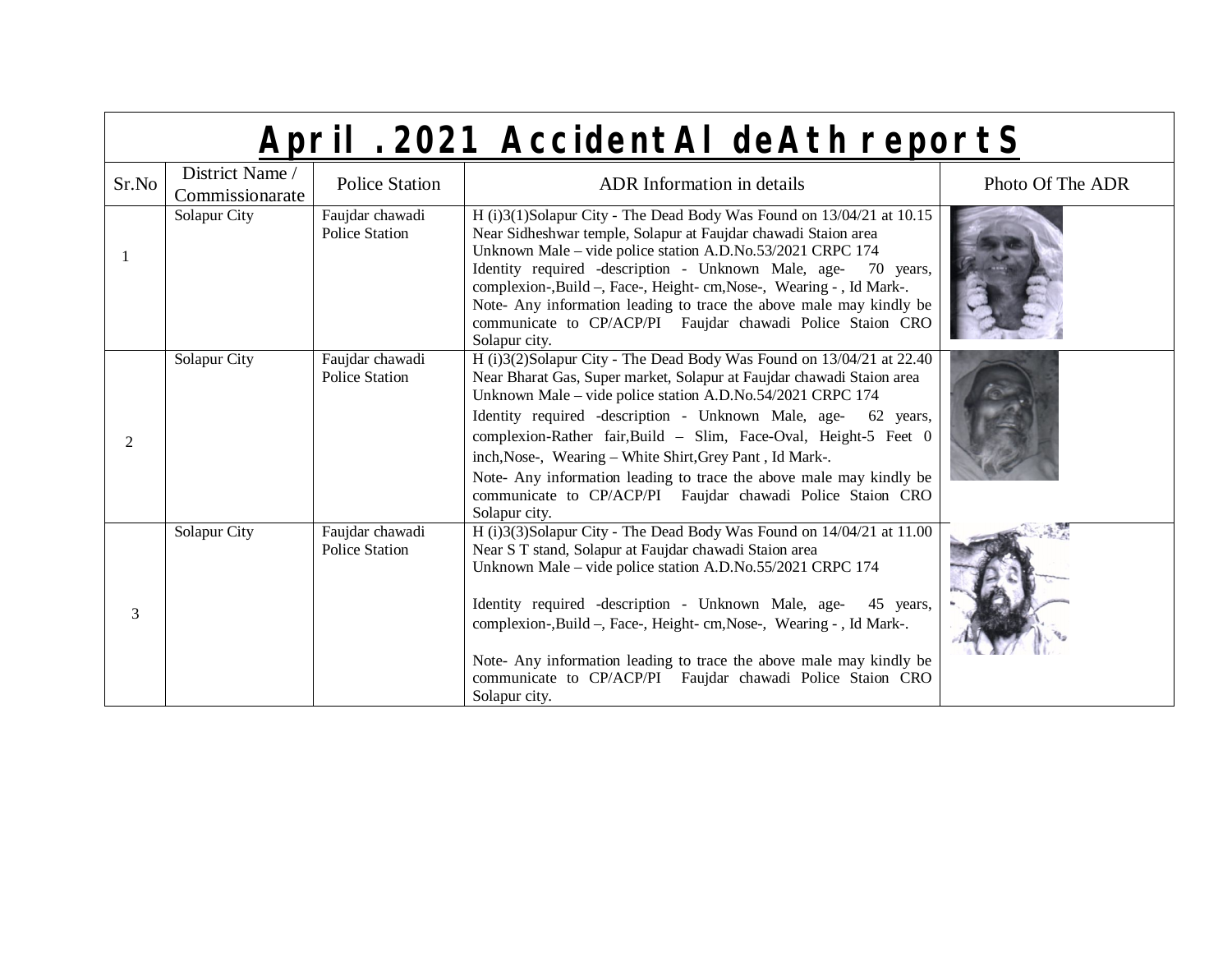| Sr.No          | District Name /<br>Commissionarate | <b>Police Station</b>                    | <b>ADR</b> Information in details                                                                                                                                                                                                                                                                                                                                                                                                                                                                                            | Photo Of The ADR |
|----------------|------------------------------------|------------------------------------------|------------------------------------------------------------------------------------------------------------------------------------------------------------------------------------------------------------------------------------------------------------------------------------------------------------------------------------------------------------------------------------------------------------------------------------------------------------------------------------------------------------------------------|------------------|
| $\overline{4}$ | Solapur City                       | Faujdar chawadi<br><b>Police Station</b> | H (i)3(4)Solapur City - The Dead Body Was Found on 15/04/21 at 08.35<br>Near S T stand, Solapur at Faujdar chawadi Staion area<br>Unknown Male – vide police station A.D.No.56/2021 CRPC 174<br>Identity required -description - Unknown Male, age- 55-60 years,<br>complexion-, Build -, Face-, Height- cm, Nose-, Wearing - , Id Mark-.<br>Note- Any information leading to trace the above male may kindly be<br>communicate to CP/ACP/PI Faujdar chawadi Police Staion CRO<br>Solapur city.                              |                  |
| 5              | Solapur City                       | Faujdar chawadi<br><b>Police Station</b> | H (i)3(5)Solapur City - The Dead Body Was Found on 20/04/21 at 09.00<br>Near behind Supuer Market, Solapur at Faujdar chawadi Staion area<br>Unknown Male – vide police station A.D.No.59/2021 CRPC 174<br>Identity required -description - Unknown Male, age- 60 years,<br>complexion-, Build -, Face-, Height- cm, Nose-, Wearing - , Id Mark-.<br>Note- Any information leading to trace the above male may kindly be<br>communicate to CP/ACP/PI Faujdar chawadi Police Staion CRO<br>Solapur city.                      |                  |
| 6              | Solapur City                       | Faujdar chawadi<br><b>Police Station</b> | H (i)3(6)Solapur City - The Dead Body Was Found on 27/04/21 before<br>15.15 Near Khan Masjid, Char Hutatma Putla, Solapur at Faujdar<br>chawadi Staion area<br>Unknown Male – vide police station A.D.No.62/2021 CRPC 174<br>Identity required -description - Unknown Male, age- 55-60 years,<br>complexion-, Build -, Face-, Height- cm, Nose-, Wearing - , Id Mark-.<br>Note- Any information leading to trace the above male may kindly be<br>communicate to CP/ACP/PI Faujdar chawadi Police Staion CRO<br>Solapur city. |                  |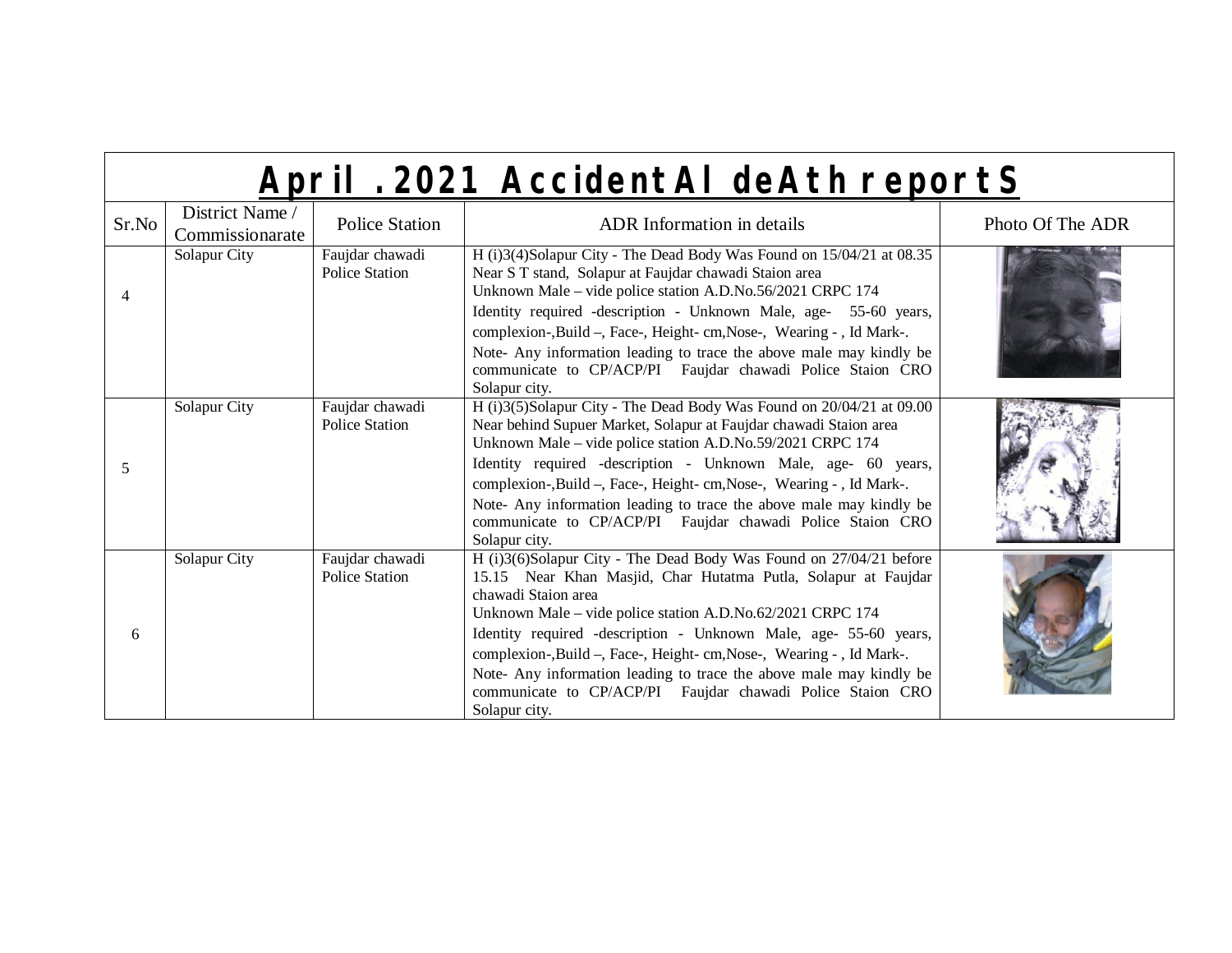|                | April . 2021 AccidentAI deAth reportS |                                  |                                                                                                                                                                                                                                                                                                                                                                                                                                                                                                                                          |                  |
|----------------|---------------------------------------|----------------------------------|------------------------------------------------------------------------------------------------------------------------------------------------------------------------------------------------------------------------------------------------------------------------------------------------------------------------------------------------------------------------------------------------------------------------------------------------------------------------------------------------------------------------------------------|------------------|
| Sr.No          | District Name /<br>Commissionarate    | <b>Police Station</b>            | <b>ADR</b> Information in details                                                                                                                                                                                                                                                                                                                                                                                                                                                                                                        | Photo Of The ADR |
| $\overline{7}$ | Solapur city                          | Jailroad Police<br><b>Staion</b> | H (i)3(7)Solapur City - The dead body was found on 05/04/2021 at<br>Jailroad Police Staion area<br>Unknown Male – vide police station A.D.No.17/2021 CRPC 174<br>Identity required -description - Unknown Male, age-<br>65 years,<br>complexion-, Build -, Face-, Height-, Nose-, Wearing -,<br>Id Mark-<br>Note Any information leading to trace the above male may kindly be<br>communicate to CP/ACP/PI Jailroad Police Staion, CRO Solapur city                                                                                      |                  |
| 8              | Solapur city                          | Jailroad Police<br><b>Staion</b> | H (i)3(8)Solapur City - The dead body was found on 22/04/2021 at<br>Jailroad Police Staion area<br>Unknown Female – vide police station A.D.No.25/2021 CRPC 174<br>Identity required -description - Unknown Female, age- 55 years,<br>complexion-, Build -, Face-, Height-, Nose-, Wearing - , Id Mark-<br>Note Any information leading to trace the above female may kindly be<br>communicate to CP/ACP/PI Jailroad Police Staion, CRO Solapur city                                                                                     |                  |
| 9              | Solapur city                          | Sadar bazar police<br>station    | H (i)3(9)Solapur City-The Unknown dead body was found on<br>03/04/2021 at Sadar Bazar Police Station Area<br>Unknown Male- (vide-Police Station A.D. No-32/2021 CRPC 174)<br>Identity required- Discription-Unlnown Male- Age 60-65 Yrs,<br>Complexion-sallow, Build -Slim, Face-Oval, Height-5 feet 6 inch,<br>Nose-<br>straight, White Colur Shirt & Pant, Id Mark-<br>Note - Any information leading to trace the above male Kindly be<br>communicate to the C.P./S.P./A.C.P./P.I. Sadar Bazar Police Station and<br>CRO Solapur City |                  |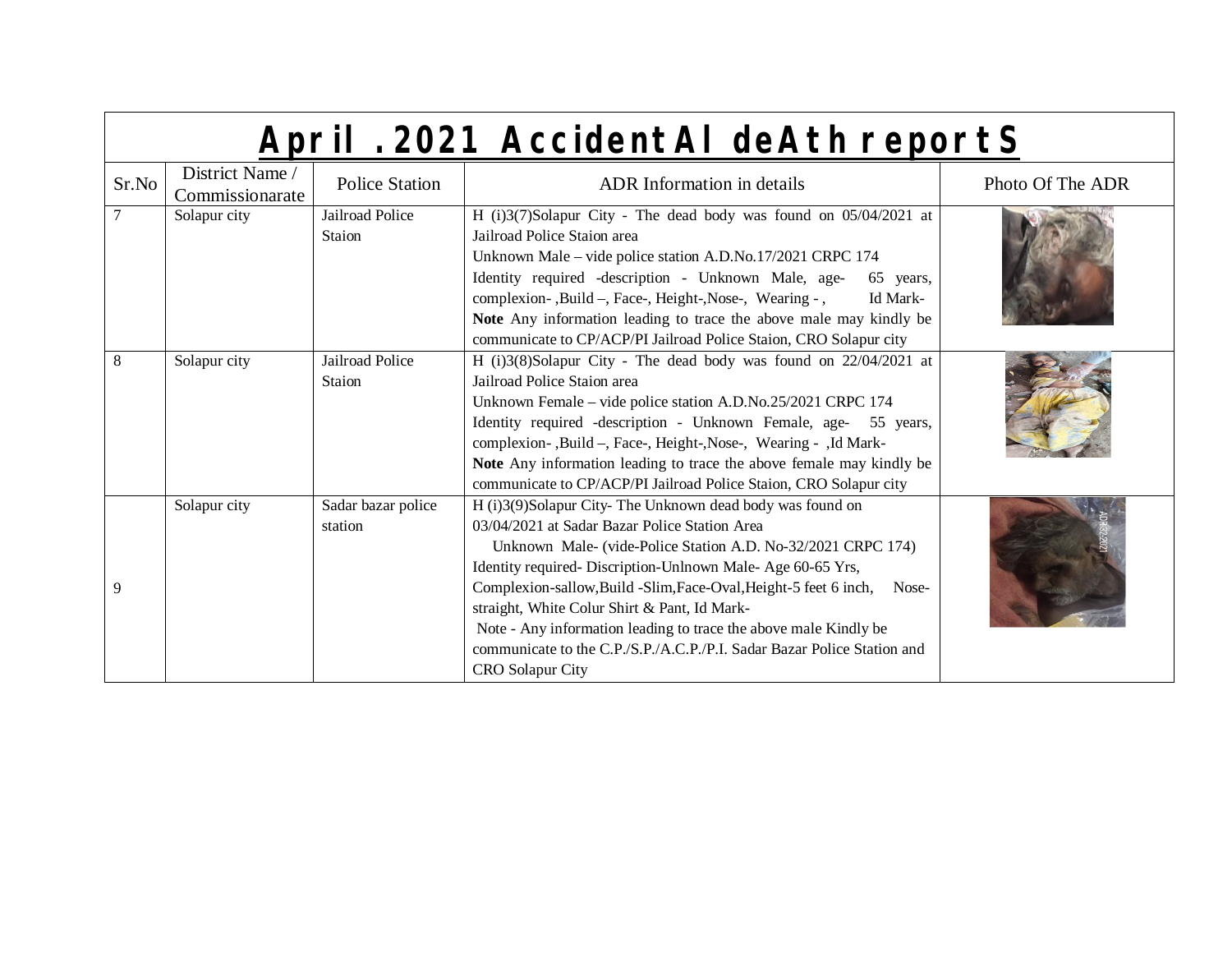|       | April . 2021 AccidentAl deAth reportS |                               |                                                                                                                                                                                                                                                                                                                                                                                                                                                                                                                                       |                  |
|-------|---------------------------------------|-------------------------------|---------------------------------------------------------------------------------------------------------------------------------------------------------------------------------------------------------------------------------------------------------------------------------------------------------------------------------------------------------------------------------------------------------------------------------------------------------------------------------------------------------------------------------------|------------------|
| Sr.No | District Name /<br>Commissionarate    | <b>Police Station</b>         | <b>ADR</b> Information in details                                                                                                                                                                                                                                                                                                                                                                                                                                                                                                     | Photo Of The ADR |
| 10    | Solapur city                          | Jailroad Police<br>Staion     | H (i)3(10)Solapur City - The dead body was found on 05/04/2021 at<br>Jailroad Police Staion area<br>Unknown Male – vide police station A.D.No.17/2021 CRPC 174<br>Identity required -description - Unknown Male, age-<br>65 years,<br>complexion-, Build -, Face-, Height-, Nose-, Wearing -,<br>Id Mark-<br>Note Any information leading to trace the above male may kindly be<br>communicate to CP/ACP/PI Jailroad Police Staion, CRO Solapur city                                                                                  |                  |
| 11    | Solapur city                          | Jailroad Police<br>Staion     | H (i)3(11)Solapur City - The dead body was found on 22/04/2021 at<br>Jailroad Police Staion area<br>Unknown Female - vide police station A.D.No.25/2021 CRPC 174<br>Identity required -description - Unknown Female, age- 55 years,<br>complexion-, Build -, Face-, Height-, Nose-, Wearing - , Id Mark-<br>Note Any information leading to trace the above female may kindly be<br>communicate to CP/ACP/PI Jailroad Police Staion, CRO Solapur city                                                                                 |                  |
| 12    | Solapur city                          | Sadar bazar police<br>station | H (i)3(12)Solapur City-The Unknown dead body was found on<br>03/04/2021 at Sadar Bazar Police Station Area<br>Unknown Male- (vide-Police Station A.D. No-32/2021 CRPC 174)<br>Identity required- Discription-Unlnown Male-Age 60-65 Yrs,<br>Complexion-sallow, Build -Slim, Face-Oval, Height-5 feet 6 inch, Nose-<br>straight, White Colur Shirt & Pant, Id Mark-<br>Note - Any information leading to trace the above male Kindly be<br>communicate to the C.P./S.P./A.C.P./P.I. Sadar Bazar Police Station and<br>CRO Solapur City |                  |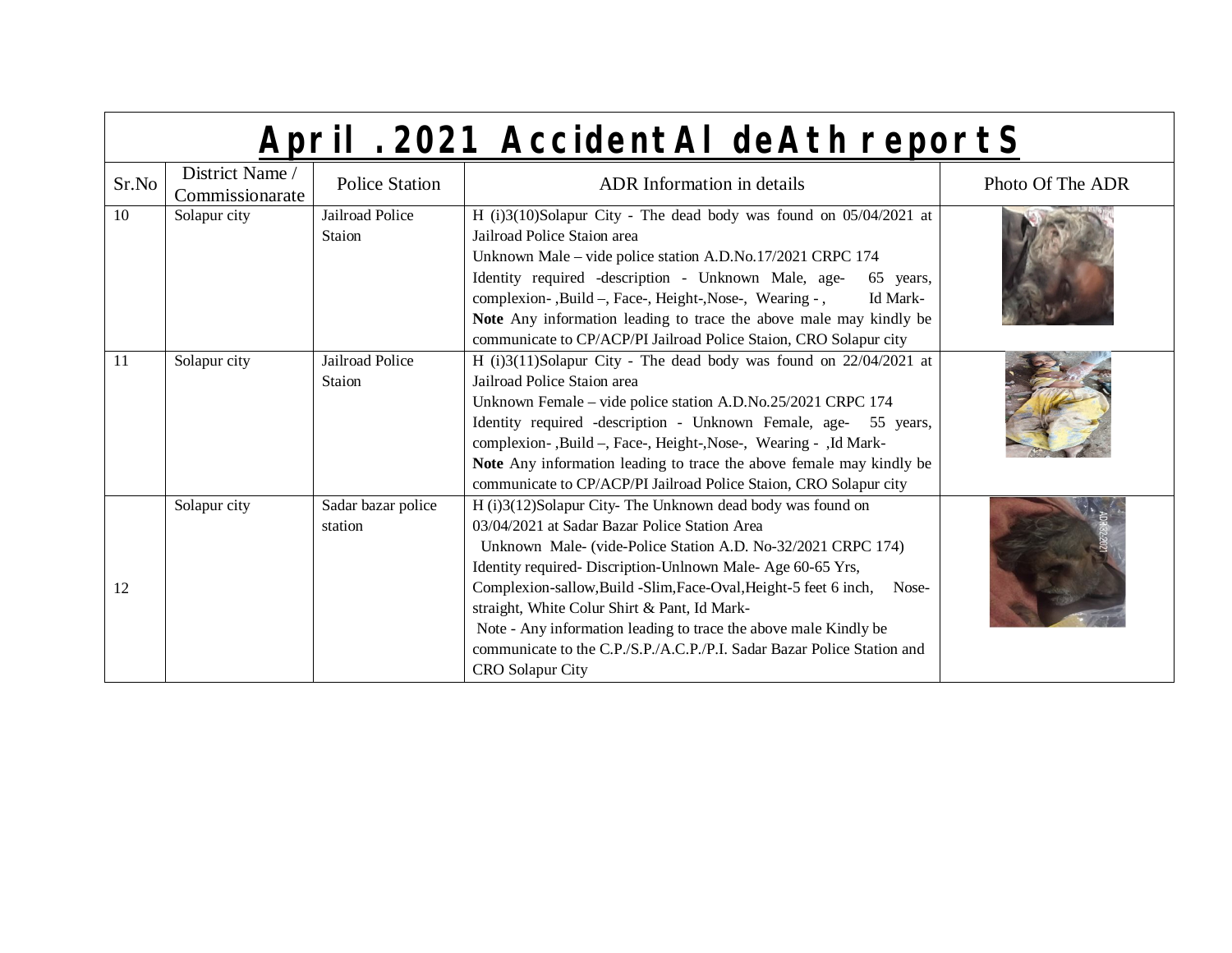| April . 2021 AccidentAI deAth reportS |  |
|---------------------------------------|--|
|                                       |  |

| Sr.No | District Name /<br>Commissionarate | <b>Police Station</b>         | <b>ADR</b> Information in details                                                                                                                                                                                                                                                                                                                                                                                                                                                                                                                       | Photo Of The ADR |
|-------|------------------------------------|-------------------------------|---------------------------------------------------------------------------------------------------------------------------------------------------------------------------------------------------------------------------------------------------------------------------------------------------------------------------------------------------------------------------------------------------------------------------------------------------------------------------------------------------------------------------------------------------------|------------------|
| 13    | Solapur city                       | Sadar bazar police<br>station | H (i)3(13)Solapur City-The Unknown dead body was found on<br>10/04/2021 at Sadar Bazar Police Station Area<br>Unknown Male- (vide-Police Station A.D. No-36/2021 CRPC 174)<br>Identity required- Discription-Unlnown Male-Age 60-65 Yrs,<br>Complexion-sallow, Build - Slim, Face-Oval, Height-5 feet 6 inch,<br>Nose-<br>straight, White Colur Shirt & Pant, Id Mark-<br>Note - Any information leading to trace the above male Kindly be<br>communicate to the C.P./S.P./A.C.P./P.I. Sadar Bazar Police Station and<br>CRO Solapur City City.         |                  |
| 14    | Solapur city                       | Sadar bazar police<br>station | Solapur City- The Unknown dead body was found on 18/04/2021 at<br>Sadar Bazar Police Station Area<br>Unknown Male- (vide-Police Station A.D. No-40/2021 CRPC 174)<br>Identity required-Discription-Unlnown Male-Age 68 Yrs,<br>Complexion-sallow, Build - Slim, Face-Oval, Height-5 feet 4 inch,<br>Nose- straight, White Colur Shirt & Pant, Id Mark-<br>Note - Any information leading to trace the above male Kindly be<br>communicate to the C.P./S.P./A.C.P./P.I. Sadar Bazar Police Station and<br><b>CRO</b> Solapur City                        |                  |
| 15    | Solapur city                       | Sadar bazar police<br>station | Solapur City- The Unknown dead body was found on 18/4/2021 at Sadar<br><b>Bazar Police Station Area</b><br>Unknown<br>Female- (vide-Police Station A.D. No-41/2021 CRPC 174)<br>Discription-Unlnown<br>Identity<br>required-<br>Female-<br>75<br>Age<br>Yrs, Complexion-sallow, Build -Slim, Face-Oval, Height-5 feet 3 inch,<br>Nose- straight, Brown clour Maxy, Id Mark-<br>Note - Any information leading to trace the above Female Kindly be<br>communicate to the C.P./S.P./A.C.P./P.I. Sadar Bazar Police Station and<br><b>CRO</b> Solapur City |                  |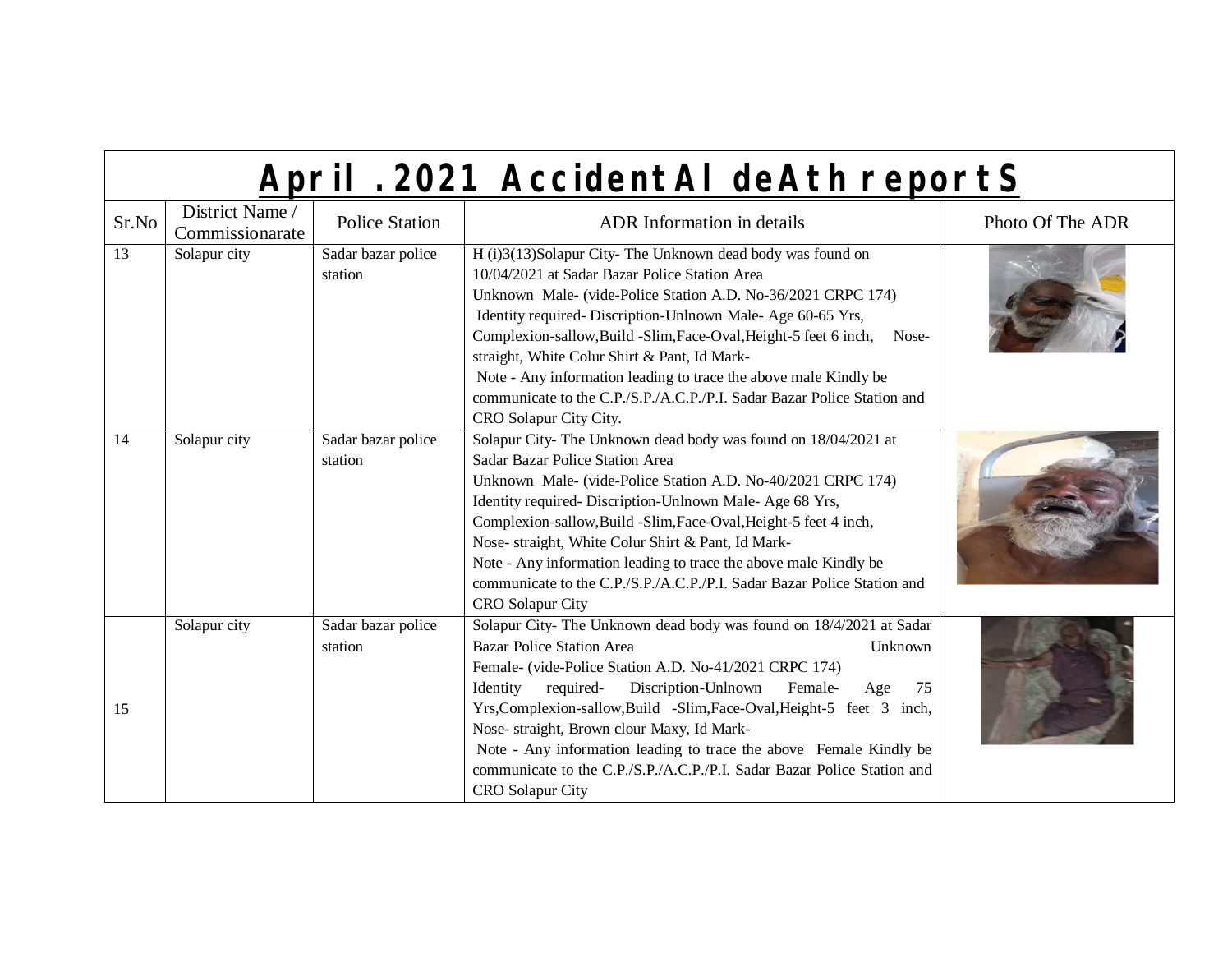|       | April . 2021 AccidentAl deAth reportS |                                         |                                                                                                                                                                                                                                                                                                                                                                                                                                                                                                                                                                          |                  |  |
|-------|---------------------------------------|-----------------------------------------|--------------------------------------------------------------------------------------------------------------------------------------------------------------------------------------------------------------------------------------------------------------------------------------------------------------------------------------------------------------------------------------------------------------------------------------------------------------------------------------------------------------------------------------------------------------------------|------------------|--|
| Sr.No | District Name /<br>Commissionarate    | <b>Police Station</b>                   | <b>ADR</b> Information in details                                                                                                                                                                                                                                                                                                                                                                                                                                                                                                                                        | Photo Of The ADR |  |
| 16    | Solapur City                          | VijapurNaka PS                          | H (i)3(16)Solapur City- The dead body Was Found on 24/04/21 at<br>Vijapur naka police Station area<br>Unknown Male (Vide-Police AD No. 50/2021, CRPC 174)<br>Identity Required -Discription Age -40 Years, Complexion - Radish<br>,Build - -Medium,Face - Oval,Height -- Feet Inches ,Nose - Wearing --<br>Blue shirt, Blue pant.<br>Note - Any information leading to trace the above male Kindly be<br>communicate to the C.P./S.P./A.C.P./P.I. Vijapur Naka Police Station<br>and CRO Solapur City.                                                                   |                  |  |
| 17    | Solapur City                          | Police<br>Salgarwasti<br><b>Station</b> | Solapur City - The dead body was found on 18/04/2021 at salgarwasti<br>Police Station area.<br>Unknown Male – vide police station A.D.No.20/2021 CRPC 174<br>Identity required -description - Unknown feMale, age- 50-60 years,<br>complexion-Black, Build - slim, hair - black & white, Wearing - red<br>blouse & light pink sarees and also light black Jacket, ID Mark - small<br>flower tatoos on right hand<br>Note- Any information leading to trace the above female may kindly be<br>communicate to CP/ACP/PI Faujdar chawadi Police Staion CRO<br>Solapur city. |                  |  |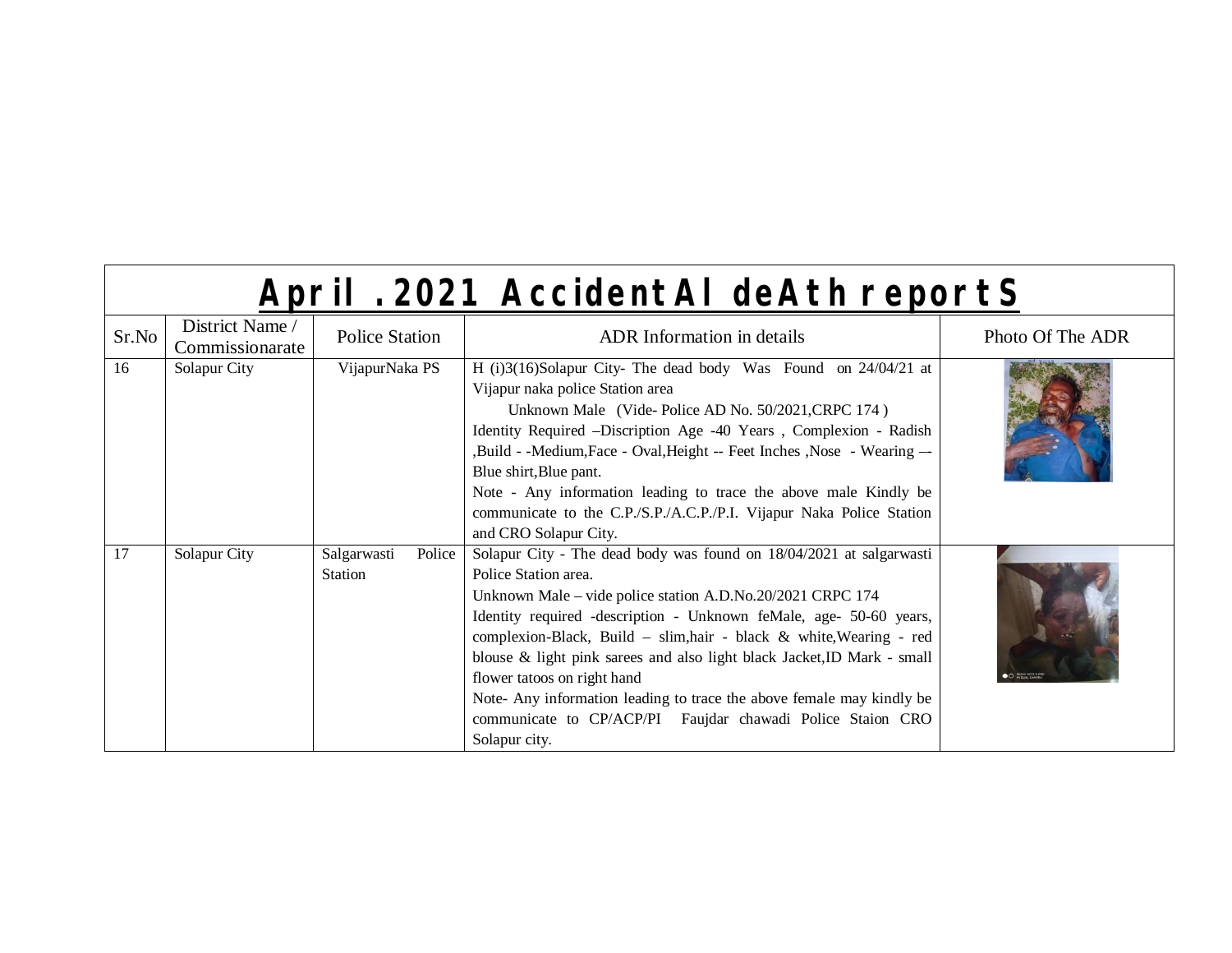| Sr.No | District Name /<br>Commissionarate | <b>Police Station</b> | <b>ADR</b> Information in details                                                                                                                                                                                                                                                                                                                                                                                                                                                                                                                                                                                | Photo Of The ADR |
|-------|------------------------------------|-----------------------|------------------------------------------------------------------------------------------------------------------------------------------------------------------------------------------------------------------------------------------------------------------------------------------------------------------------------------------------------------------------------------------------------------------------------------------------------------------------------------------------------------------------------------------------------------------------------------------------------------------|------------------|
| 18    | Mumbai Railway                     | Thane Railway P.S.    | G-2(18)Mumbai Rly:- The dead body was found on - 06April 2021 At<br>Thane Rly Police Station area.<br>Unknown Female (Vide Police Station ADR No.43/2021 under section<br>174 CRPC ) Date-06/04/2021 Identity Required- Unknown<br>Male(be, Age- 45 years, Complexion- Sallow, Built-Thin, Face- Long,<br>Height- 5.0 Feet, Nose- Straight, Wearing- PinkColouredFull shirt And<br>GrayColouredHalf Pant, Identification Mark-TattoOn Right Wrist Jai<br>Bhim In Marathi.<br>Note- Any information leading to trace the above male may kindly be<br>communited to the CP/PI Thane Railway And CRO Mumbai Railway |                  |
| 19    | Mumbai Railway                     | Thane Railway<br>P.S. | G-2 (19)Mumbai Rly:- The Injured was found on - 27 April2021 At<br>Thane Rly Police Station area<br>Unknown Male (Vide Police Station ADR No.43/2021 under section<br>174 CRPC ) Identity Required- Unknown Male , Age- 45 years,<br>Complexion- Sallow, Built-Thin, Face- Round, Height- 5.0 Feet, Nose-<br>Straight, Identification Mark- Nil, Wearing-Green And Black<br>ColouredFull half Shirt, And WhiteColouredFull pant.<br>Note- Any information leading to trace the above male may kindly<br>be communited to the CP/PI Thane Railway And CRO Mumbai Railway                                          |                  |
| 20    | Mumbai Railway                     | Thane Railway<br>P.S. | G-2(20)Mumbai Rly:- The dead body was found on - 26April 2021 At<br>Thane Rly Police Station area.<br>Unknown Female (Vide Police Station ADR No.50/2021 under section<br>174 CRPC ) Date-26/04/2021 Identity Required- Unknown Male, Age-<br>25 years, Complexion-Black, Built-Thin, Face-Round, Height-5.5<br>Feet, Nose- Straight, Wearing- PinkAnd Black ColouredSweater And<br>BlackColouredFull Pant, Identification Mark-Nil.<br>Note-Any information leading to trace the above male may kindly be<br>communited to the CP/PI Thane Railway And CRO Mumbai Railway                                       |                  |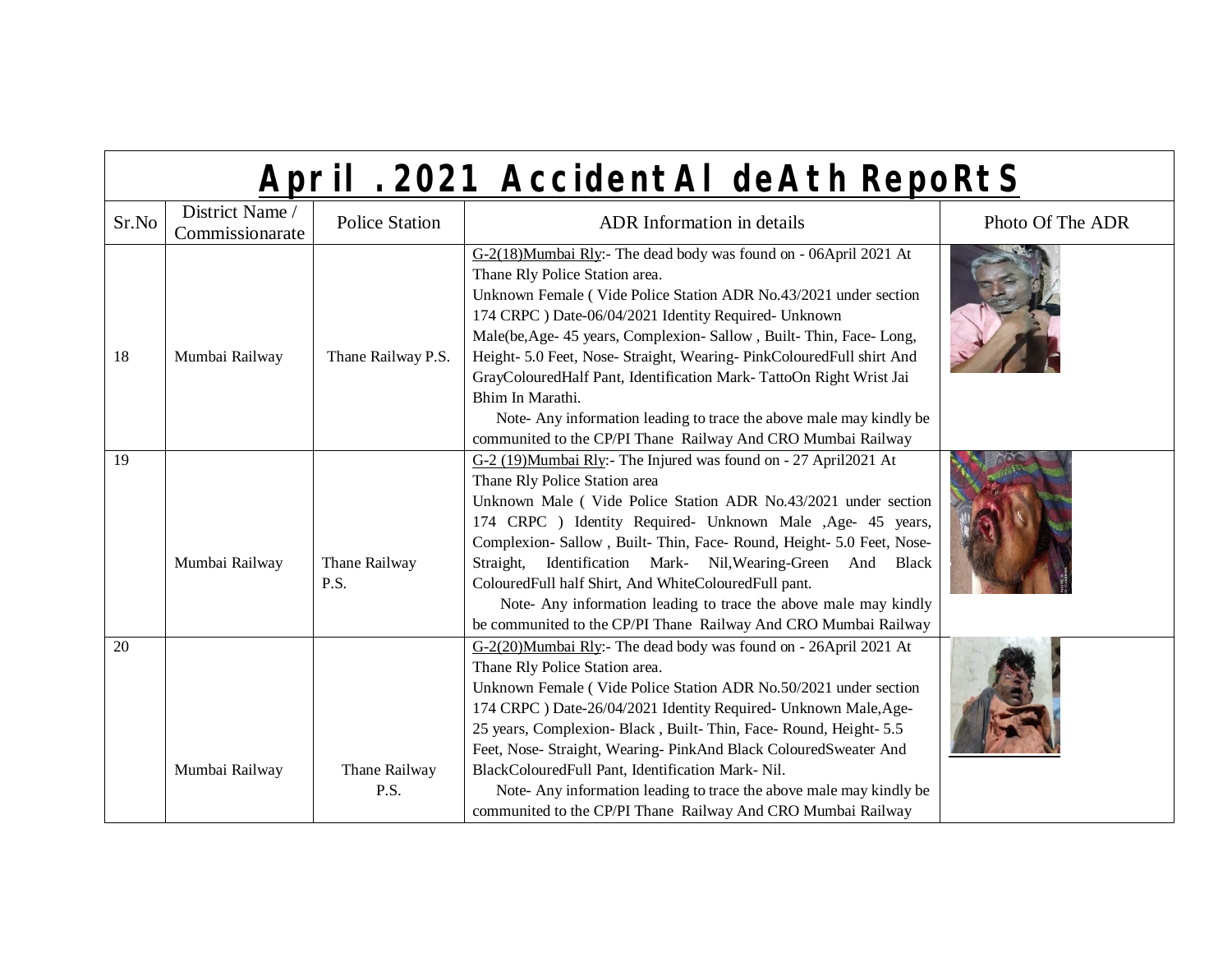|  | April . 2021 AccidentAI deAth reportS |
|--|---------------------------------------|
|  |                                       |

| Sr.No           | District Name /<br>Commissionarate | <b>Police Station</b>               | <b>ADR</b> Information in details                                                                                                                                                                                                                                                                                                                                                                                                                                                                                                                                                                                                           | Photo Of The ADR |
|-----------------|------------------------------------|-------------------------------------|---------------------------------------------------------------------------------------------------------------------------------------------------------------------------------------------------------------------------------------------------------------------------------------------------------------------------------------------------------------------------------------------------------------------------------------------------------------------------------------------------------------------------------------------------------------------------------------------------------------------------------------------|------------------|
| 21              | Mumbai Railway                     | Thane Railway<br>P.S.               | G-2(21)Mumbai Rly:- The dead body was found on - 27April 2021 At<br>Thane Rly Police Station area.<br>Unknown Female (Vide Police Station ADR No.52/2021 under section<br>174 CRPC ) Date-27/04/2021 Identity Required- Unknown Male(begger<br>) Age- 44 years, Complexion- Sallow, Built-Thin, Face- Long, Height-<br>5.0 Feet, Nose- Straight, Wearing- Blue, BlackColouredFull shirt And<br>ChockletiColouredFull Pant, Identification Mark- Tatto On Right Wrist<br>Love Mark Inside S Outside F.<br>Note-Any information leading to trace the above male may kindly be<br>communited to the CP/PI Thane Railway And CRO Mumbai Railway |                  |
| 22              | Navi Mumbai                        | <b>NHAVASHEVA</b><br>POLICE STATION | G-2 (22) Navi Mumbai- The dead body was found on 12 th April 2021 at<br>Nhavasheva Police Station area.<br>Unknowa Male- (Vide-police Station.A.D.R No-11/2021 CRPC 174<br>Discription-Unknowan-<br>required-<br>Identity<br>MaleAge-<br>Approximately 35-40 years Complexion, - Shadow Build - Slim Hand<br>Bluish ruffled shirt, Wrapped in a light colored towel Id Mark<br>Note- Any information leading to trace the above Male may kindly be<br>Communicated to the C.P/S.P/A.C.P/P.I, Nhavasheva and CRO Navi<br>Mumbai.                                                                                                             |                  |
| $\overline{23}$ | Navi Mumbai                        | NHAVASHEVA<br>POLICE STATION        | G-2 (23) Navi Mumbai- The dead body was found on 17thApril 2021 at<br>Nhavasheva Police Station area.<br>Unknowa Male- (Vide-police Station.A.D.R No-13/2021 CRPC 174<br>Identity required- Discription- Unknowan- MaleAge- Approximately 37<br>years Complexion, - FairBuild - Strong Face- ----, Height 5.5 Feet<br>Nose- Eaten by sea aquatic animals Wearing- Blue colour Jeans pant<br>Id Mark-<br>Note- Any information leading to trace the above Male may kindly be<br>Communicated to the C.P/S.P/A.C.P/P.I, Nhavasheva and CRO Navi Mumbai.                                                                                       |                  |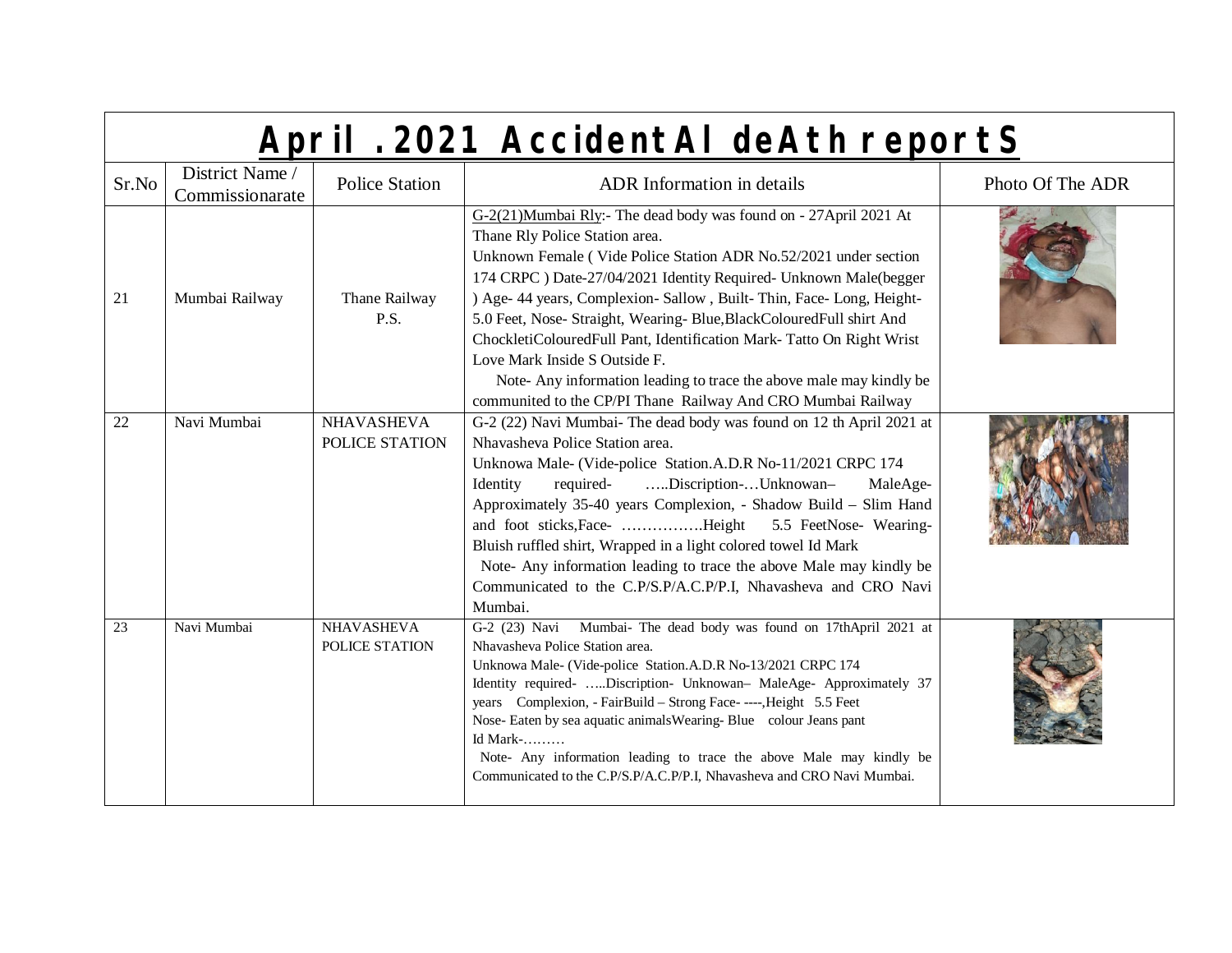|  | April . 2021 AccidentAI deAth reportS |
|--|---------------------------------------|
|  |                                       |

| Sr.No | District Name /<br>Commissionarate | <b>Police Station</b>                                   | <b>ADR</b> Information in details                                                                                                                                                                                                                                                                                                                                                                                                                                                                                                             | Photo Of The ADR |
|-------|------------------------------------|---------------------------------------------------------|-----------------------------------------------------------------------------------------------------------------------------------------------------------------------------------------------------------------------------------------------------------------------------------------------------------------------------------------------------------------------------------------------------------------------------------------------------------------------------------------------------------------------------------------------|------------------|
| 24    | Navi Mumbai                        | NERUL PS                                                | G-2 (24) Navi Mumbai- The dead body was found on 24 th April 2021 at<br>Nerul Police Station area.<br>Unknowa Male- (Vide-police Station.A.D.R No-27/2021. CRPC 174<br>Identity required- Discription- Unknowan -Male Age- 37<br>YearComplexion, - Build –<br>Face- Height -. FeetNose- Wearing-id Mark-<br>Note- Any information leading to trace the above Male may kindly be<br>Communicated to the C.P/S.P/A.C.P/P.I, Nerul and CRO Navi Mumbai<br>City.                                                                                  |                  |
| 25    | Navi Mumbai                        | <b>NERUL PS</b>                                         | G-2 (25) Navi Mumbai- The dead body was found on 27 th April 2021 at<br>Nerul Police Station area.<br>Unknowa Male- (Vide-police Station.A.D.R No-30/2021. CRPC 174<br>Identity required- Discription-<br>Unknowan-MaleAge- 30 To 40 YearComplexion, Build -<br>Face-  Height  FeetNose-  Wearing-Id Mark-<br>Note- Any information leading to trace the above Male may kindly be<br>Communicated to the C.P/S.P/A.C.P/P.I, Nerul and CRO Navi Mumbai<br>City.                                                                                |                  |
| 26    | Navi Mumbai                        | <b>KHARGHAR</b><br>POLICE STATION<br><b>NAVI MUMBAI</b> | G-2 (26) Navi Mumbai- The dead body was found on th02/04 2021 at<br>Kharghar Police Station area.<br>Unknowa Male- (Vide-police Station.A.D.R No-34/2021 CRPC 174<br>Identity required- Left eyes Black , Discription- , Unknowan -<br>, Age- 40 TO 45 year, Complexion, -OF White, Build -<br>Medium, Face-Round, Height 5 Feet Nose-Spraed, Wearing-White<br>Baniyan & Green Pant, Id Mark-<br>Note- Any information leading to trace the above Male may kindly be<br>Communicated to the C.P/S.P/A.C.P/P.I, Mundhawa and CRO<br>NaviMumbai |                  |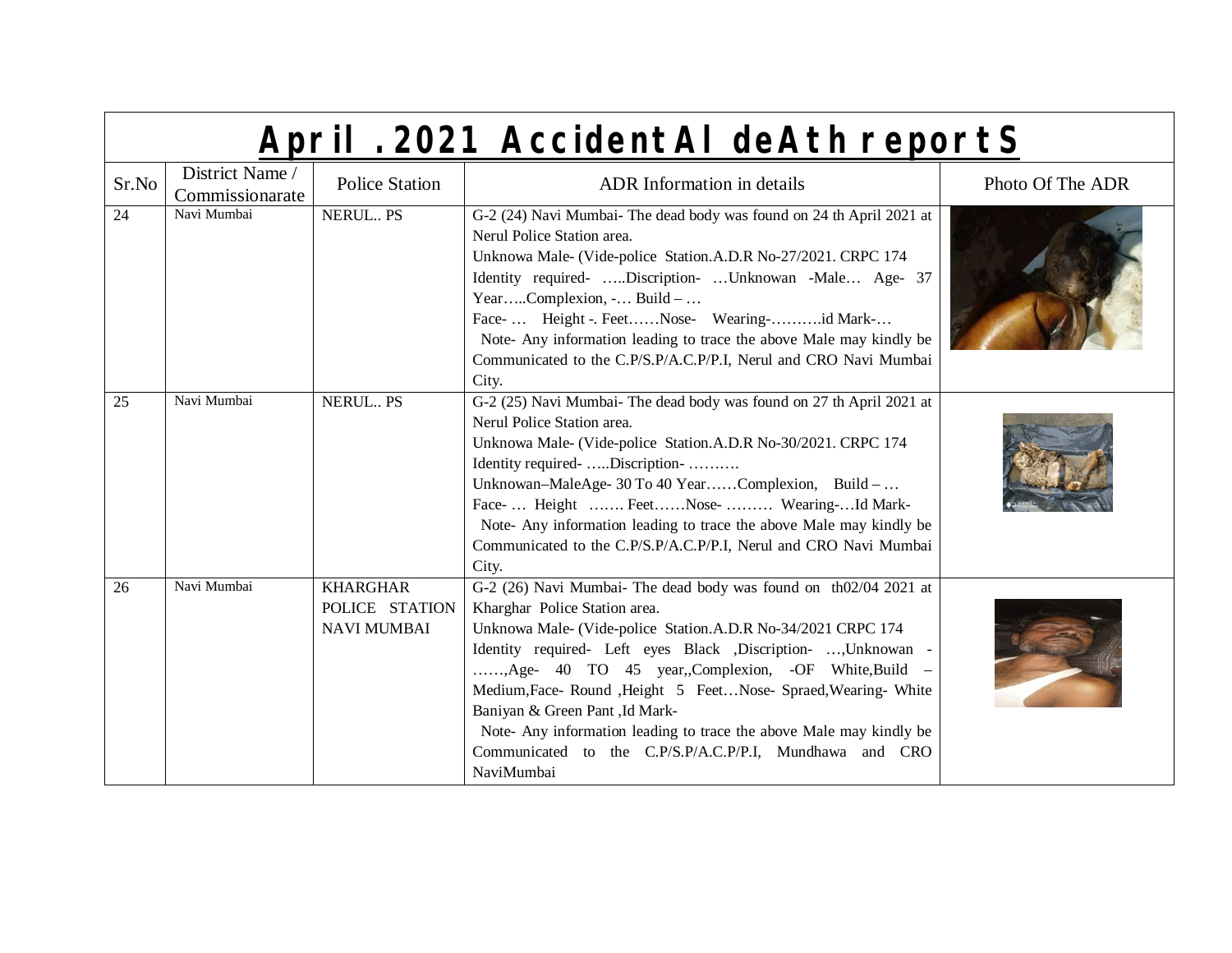| Sr.No | District Name /<br>Commissionarate | <b>Police Station</b>                                                            | <b>ADR</b> Information in details                                                                                                                                                                                                                                                                                                                                                                                                                                                                                                                                      | Photo Of The ADR |
|-------|------------------------------------|----------------------------------------------------------------------------------|------------------------------------------------------------------------------------------------------------------------------------------------------------------------------------------------------------------------------------------------------------------------------------------------------------------------------------------------------------------------------------------------------------------------------------------------------------------------------------------------------------------------------------------------------------------------|------------------|
| 27    | Navi Mumbai                        | KalamboliPS                                                                      | G-2 (27) Navi Mumbai- The dead body was found on 02thJan 2021 at<br>20-00 Kalamboli Police Station area.<br>Unknown Male-(Not Tress Name &Adress)(Vide-Kalamboli police<br>Station.A.D.R No-28/2021 CRPC 174, Identity required-  Discription-<br>Unknown -, Age- 55 To 60 Complexion, BlondeBuild - Slender, Face-<br>RoundHeight 165CMNose- Streight, Wearing-Blue Full Shirt & White<br>Half PaintId Mark-No<br>Note- Any information leading to trace the above Male may kindly be<br>Communicated to the C.P/S.P/A.C.P/P.I, Kalmboli and CRO Navi<br>Mumbai City. |                  |
| 28    | Navi Mumbai                        | <b>TURBHE</b><br><b>POLICE</b><br><b>STATION</b><br><b>NAVI</b><br><b>MUMBAI</b> | G-2 (28) Navi Mumbai- The dead body was found on thApril 2021 at<br>Turbhe Police Station area.<br>Unknowa Male- (Vide-police Station.A.D.R No-25/2021 CRPC 174<br>required- Discription-<br>Unknowan<br>Identity<br>$-Age-$<br>60<br>YEARSComplexion, -black&white,Build - mediemFace- RoundHeight<br>5.5 Feet, Nose- Wearing- black pant, Id MarkNO MARKS - right hand<br>sneak mark<br>Note- Any information leading to trace the above Male may kindly be<br>Communicated to the C.P/S.P/A.C.P/P.I, Turbhe police station and CRO<br>Navi Mumbai                   |                  |
| 29    | Navi Mumbai                        | Khandeshwar PS                                                                   | G-2 (29) Navi Mumbai- The dead body was found on 01thApril 2021 at<br>Khandeshwar Police Station area.Unknowa Male- (Vide-police<br>Station.A.D.R No-18./2021 CRPC 174Identity required-<br>Discription- Unknowan -<br>Age- 40 To 45 yearsComplexion, -Build -Face-<br>Height  Feet Nose-  Wearing- Id Mark<br>Note- Any information leading to trace the above Male may kindly be<br>Communicated to the C.P/S.P/A.C.P/P.I, Khandeshwar and CRO Navi<br>Mumbai.                                                                                                       | <b>NO IMAGE</b>  |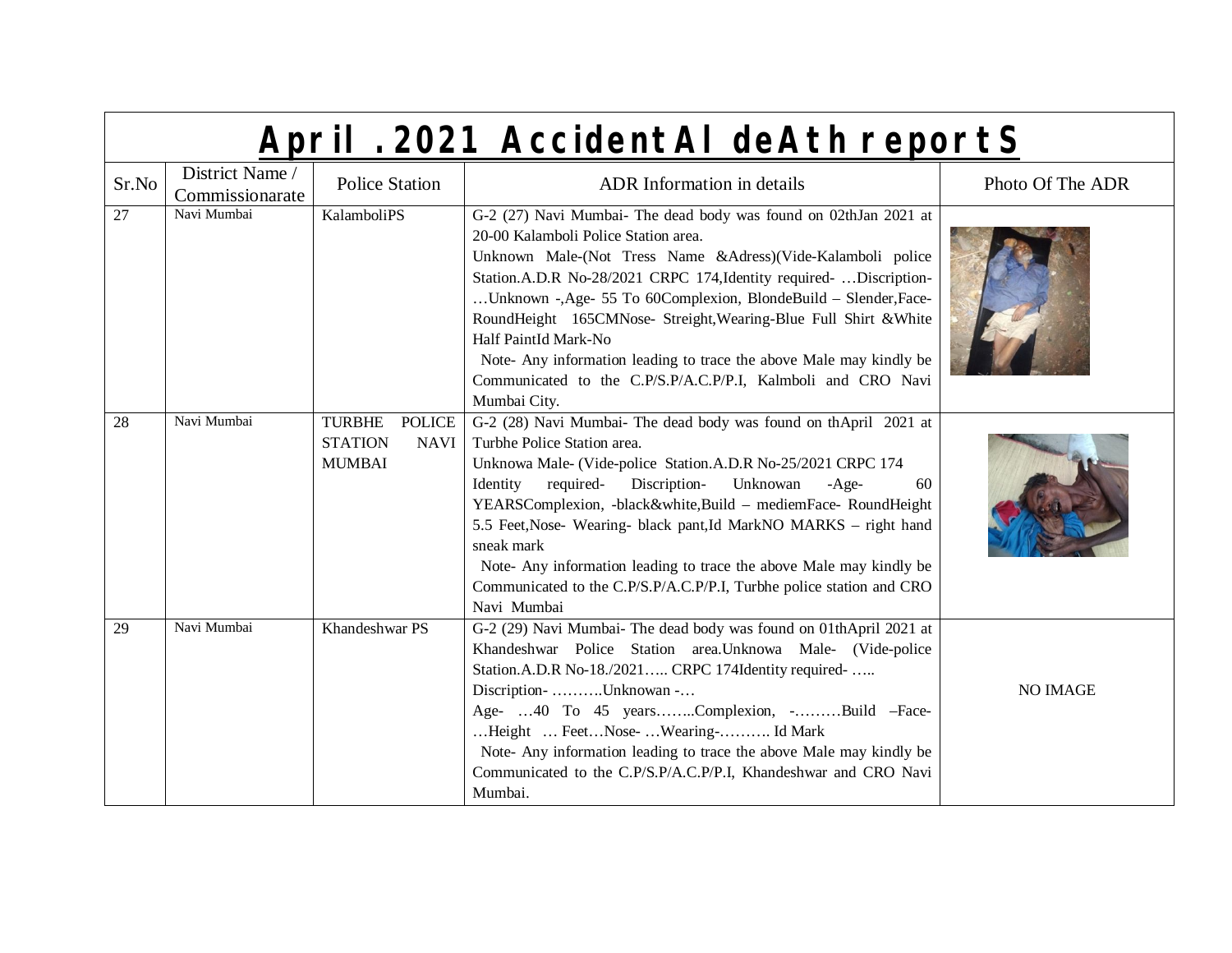|                 | April . 2021 AccidentAl deAth reportS |                       |                                                                                                                                                                                                                                                                                                                                                                                                                                                                                                                                                                                                                            |                  |
|-----------------|---------------------------------------|-----------------------|----------------------------------------------------------------------------------------------------------------------------------------------------------------------------------------------------------------------------------------------------------------------------------------------------------------------------------------------------------------------------------------------------------------------------------------------------------------------------------------------------------------------------------------------------------------------------------------------------------------------------|------------------|
| Sr.No           | District Name /<br>Commissionarate    | <b>Police Station</b> | <b>ADR</b> Information in details                                                                                                                                                                                                                                                                                                                                                                                                                                                                                                                                                                                          | Photo Of The ADR |
| $\overline{30}$ | Nanded                                | Mudkhed               | G-2 (30) Nanded- The dead body was found on 06 th Octobar 2020 at<br>Police Station area. Unknown<br>Male-<br>Mudkhed<br>(Vide-police)<br>Station.A.D.R No-30./2020 CRPC 174Identity required-<br>Discription- Unknowan -<br>Age- 65 yearsComplexion, -Build -Face- Round, Height<br>feet 2 inch , Nose-  Wearing-White Shirt, Id Mark<br>5<br>Note- Any information leading to trace the above Male may kindly be<br>Communicated to the C.P/S.P/A.C.P/P.I, Mudkhed and CRO Nanded                                                                                                                                        |                  |
| 31              | Nanded                                | Vajirabad             | G-2 (31) Nanded- The dead body was found on 08 th January 2020 at<br>Vajirabad police Station area. Unknown<br>Male- (Vide-police<br>Station.A.D.R No-03./2020 CRPC 174Identity required-<br>Discription- Unknowan -<br>Age- 50 yearsComplexion, -Sallow,Build -Slim ,Face- Long<br>Round, Height 172 cms, Nose-  Wearing-Red Shirt, Black Jacket, Id<br>Mark<br>Note- Any information leading to trace the above Male may kindly be<br>Communicated to the C.P/S.P/A.C.P/P.I, Vajirabad and CRO Nanded                                                                                                                    |                  |
| $\overline{32}$ | Nanded                                | Vajirabad             | G-2 (32) Nanded-The dead body was found on 02 nd March 2020 at<br>Vajirabad police Station area. Unknow Male-(Vide-police Station.A.D.R<br>No-12./2020, CRPC 174Identity required-Discription-  Unknowan -<br>Age-  55 years Complexion, -Fair ,Build -Strong, Face- Long<br>Round, Height 5 feet 5 inchs, Nose-Straight, Wearing-paijama, Id<br>Mark - A broken finger on the index finger of the left hand, like a<br>hexagonal star on the right hand and on the right thigh.<br>Note- Any information leading to trace the above Male may kindly be<br>Communicated to the C.P/S.P/A.C.P/P.I, Vajirabad and CRO Nanded |                  |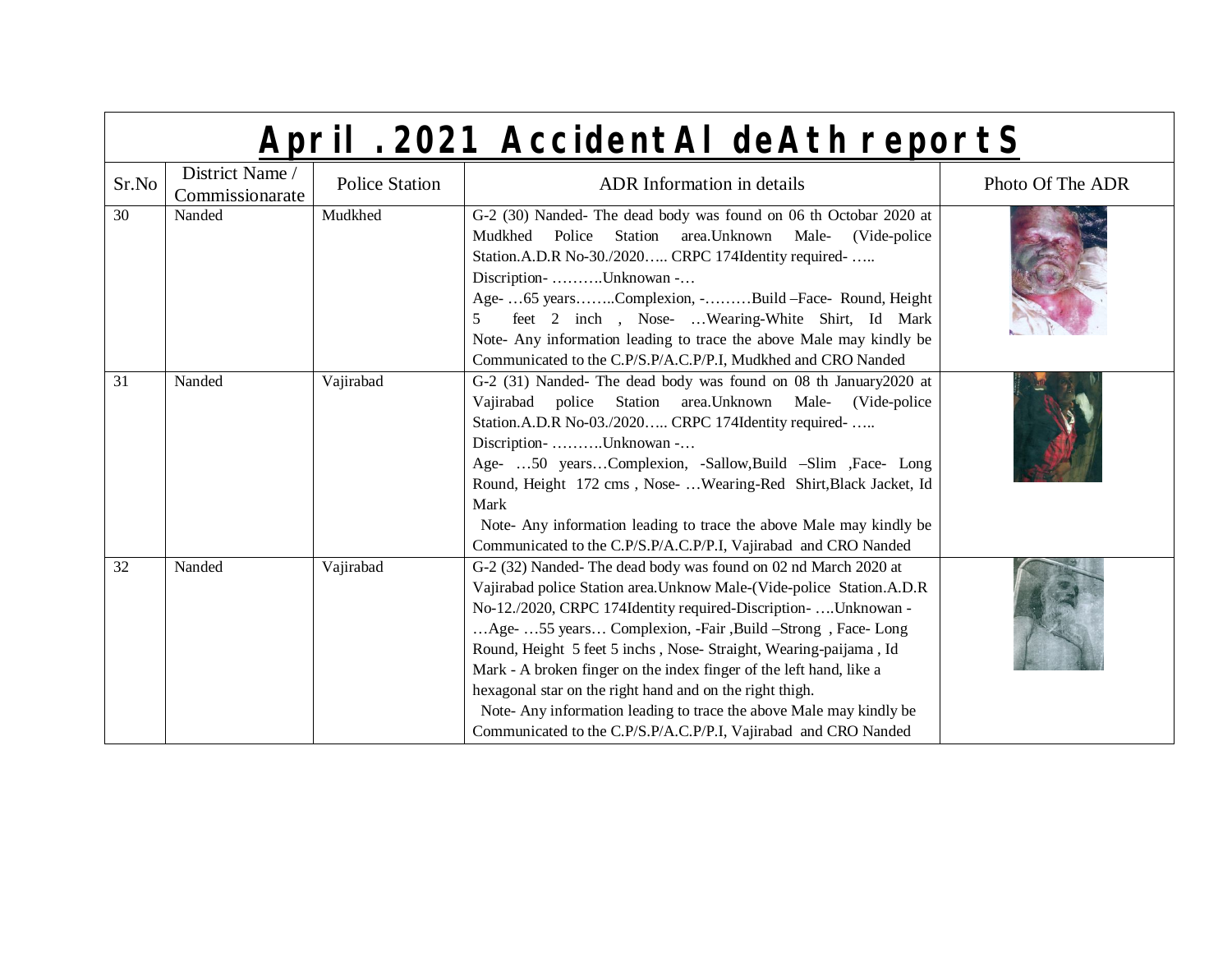|       | April . 2021 AccidentAl deAth reportS |                       |                                                                                                                                                                                                                                                                                                                                                                                                                                                                                                                                   |                  |
|-------|---------------------------------------|-----------------------|-----------------------------------------------------------------------------------------------------------------------------------------------------------------------------------------------------------------------------------------------------------------------------------------------------------------------------------------------------------------------------------------------------------------------------------------------------------------------------------------------------------------------------------|------------------|
| Sr.No | District Name /<br>Commissionarate    | <b>Police Station</b> | <b>ADR</b> Information in details                                                                                                                                                                                                                                                                                                                                                                                                                                                                                                 | Photo Of The ADR |
| 33    | Nanded                                | vajirabad             | G-2 (33) Nanded- The dead body was found on 08 th March 2020 at<br>Police<br>Station<br>area. Unknown<br>Male-<br>vajirabad<br>(Vide-police)<br>Station.A.D.R No-13./2020 CRPC 174Identity required- Discription-<br>Unknowan -<br>Age-  50 yearsComplexion, -Build -Face- Round, Height<br>5 feet 6 inch, Nose-  Wearing-Yellow Shirt Blue Pant, Id Mark<br>Note- Any information leading to trace the above Male may kindly be<br>Communicated to the C.P/S.P/A.C.P/P.I, vajirabad and CRO Nanded                               |                  |
| 34    | Nanded                                | Vajirabad             | G-2 (34) Nanded- The dead body was found on 05 th April 2020 at<br>Vajirabad police Station area. Unknown Male- (Vide-police<br>Station.A.D.R No-18./2020 CRPC 174Identity required-<br>Discription- Unknowan -<br>Age- 40 yearsComplexion, -Sallow,Build -Slim ,Face- Ovel<br>Round, Height 5 feet, 6 inchs, Nose-  Wearing-Yellow Shirt Blue<br>Burmuda, Id Mark-Mole on the stomach.<br>Note- Any information leading to trace the above Male may kindly be<br>Communicated to the C.P/S.P/A.C.P/P.I, Vajirabad and CRO Nanded | No Photo         |
| 35    | Nanded                                | Vajirabad             | G-2 (35) Nanded-The dead body was found on 14 th April 2020 at<br>Vajirabad police Station area. Unknow Male-(Vide-police Station.A.D.R<br>No-19./2020, CRPC 174Identity required-Discription-  Unknowan -<br>Age-  45 years Complexion, -Sallow ,Build -Slim, Face-Round<br>Round, Height 155 cms, Nose- Straight, Wearing-Black Cheacks Shirt<br>Brown Pant, Id Mark -<br>Note-Any information leading to trace the above Male may kindly be<br>Communicated to the C.P/S.P/A.C.P/P.I, Vajirabad and CRO Nanded                 | No Photo         |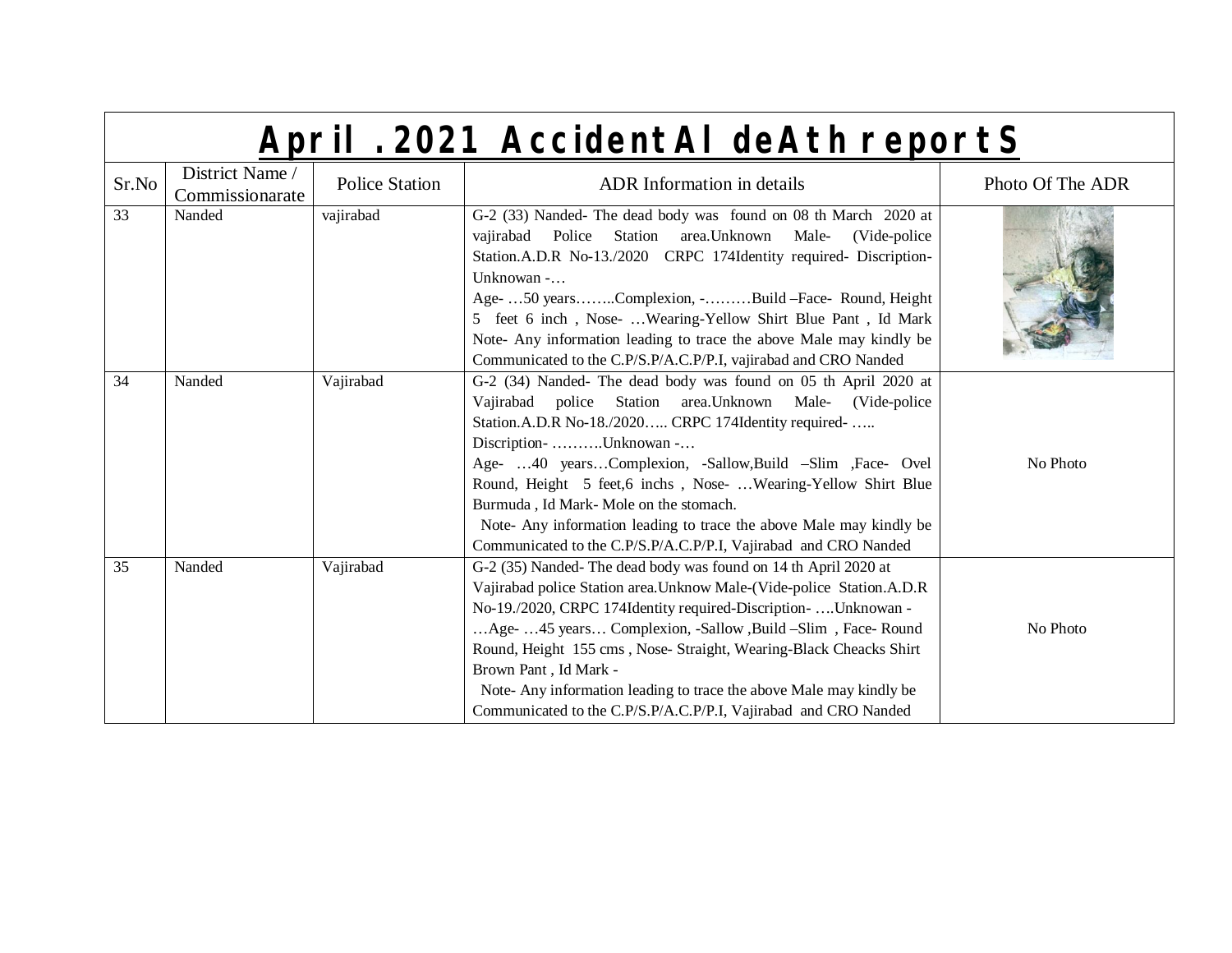|                 | April . 2021 AccidentAl deAth reportS |                       |                                                                                                                                                                                                                                                                                                                                                                                                                                                                                                                                   |                  |
|-----------------|---------------------------------------|-----------------------|-----------------------------------------------------------------------------------------------------------------------------------------------------------------------------------------------------------------------------------------------------------------------------------------------------------------------------------------------------------------------------------------------------------------------------------------------------------------------------------------------------------------------------------|------------------|
| Sr.No           | District Name /<br>Commissionarate    | <b>Police Station</b> | ADR Information in details                                                                                                                                                                                                                                                                                                                                                                                                                                                                                                        | Photo Of The ADR |
| $\overline{36}$ | Nanded                                | vajirabad             | G-2 (36) Nanded-The dead body was found on 29 th Augest 2020 at<br>vajirabad Police Station area. Unknown Male- (Vide-police<br>Station.A.D.R No-46./2020 CRPC 174Identity required-Discription-<br>Unknowan -Age- 65 yearsComplexion, -Sallow, Build -Slim<br>, Face- Ovel, Height 5 feet 5 inch, Nose- Wearing-White T Shirt<br>With Red & Blue Lining, Id Mark - Above Left Eye Mole.<br>Note-Any information leading to trace the above Male may kindly be<br>Communicated to the C.P/S.P/A.C.P/P.I, vajirabad and CRO Nanded |                  |
| 37              | Nanded                                | Kundalwadi            | G-2 (37) Nanded- The dead body was found on 16 th March 2020 at<br>Kundalwadi police Station area. Unknown Male- (Vide-police<br>Station.A.D.R No-05./2020 CRPC 174Identity required-<br>Discription- , Unknowan - Age- 55 years Complexion, -<br>Sallow, Build -Slim, Face- Ovel Round, Height 5 feet, 4 inchs, Nose-<br>Wearing-White Baniyan, White PantId Mark- Decompose Body.<br>Note- Any information leading to trace the above Male may kindly be<br>Communicated to the C.P/S.P/A.C.P/P.I, Kundalwadi and CRO Nanded    |                  |
| 38              | Nanded                                | Sonkhed               | G-2 (38) Nanded-The dead body was found on 01 June 2019 at Sonkhed<br>police Station area. Unknow Male-(Vide-police Station.A.D.R No-<br>12./2019, CRPC 174Identity required-Discription-  Unknowan -<br>Age-  40 years Complexion, -Sallow ,Build -Slim, Face-Round<br>Round, Height 155 cms, Nose- Straight, Wearing-Black Pant, Id Mark<br>Note-Any information leading to trace the above Male may kindly be<br>Communicated to the C.P/S.P/A.C.P/P.I, Sonkhed and CRO Nanded                                                 |                  |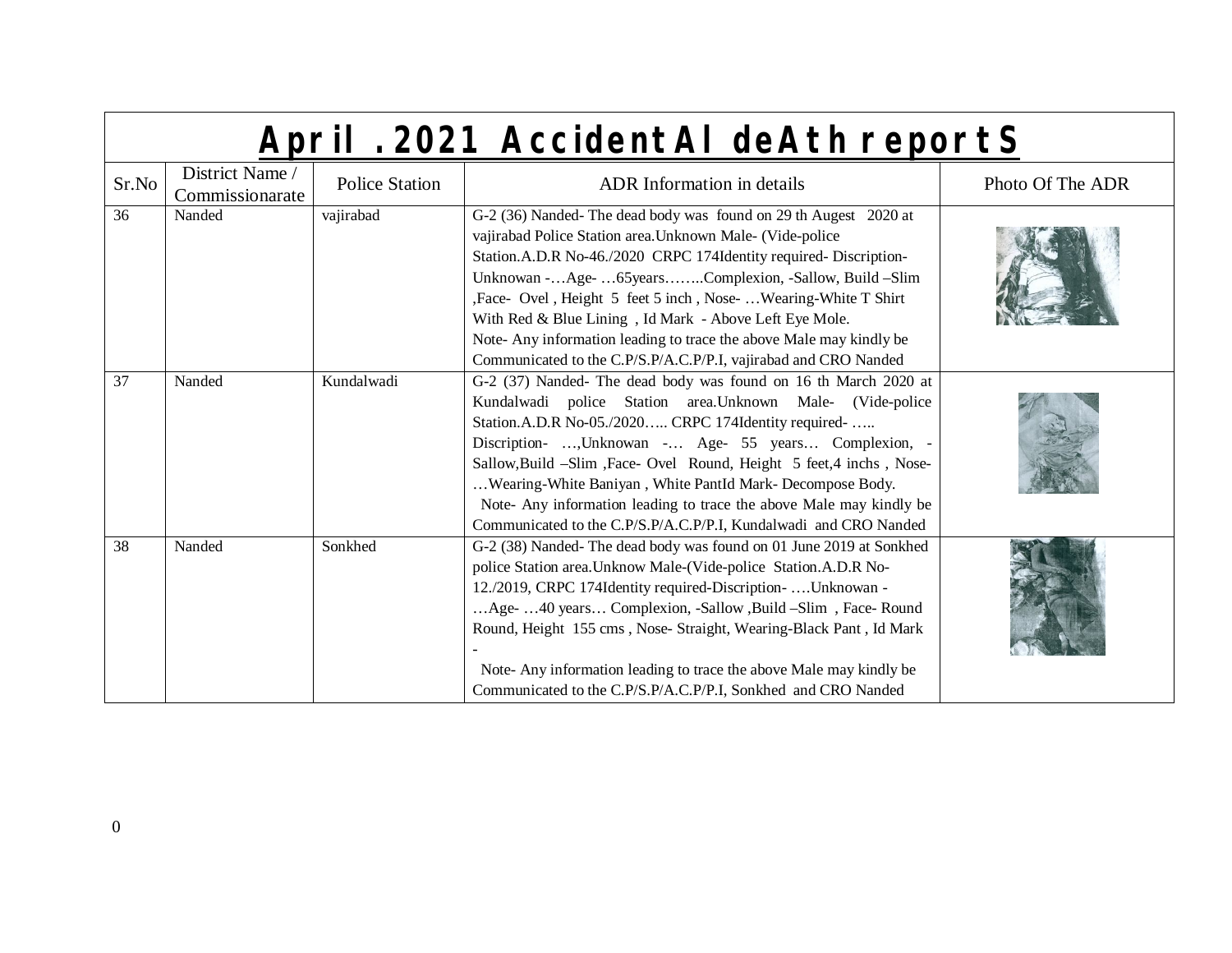| Sr.No | District Name /<br>Commissionarate | <b>Police Station</b> | <b>ADR</b> Information in details                                                                                                                                                                                                                                                                                                                                                                                                                                                                                 | Photo Of The ADR |
|-------|------------------------------------|-----------------------|-------------------------------------------------------------------------------------------------------------------------------------------------------------------------------------------------------------------------------------------------------------------------------------------------------------------------------------------------------------------------------------------------------------------------------------------------------------------------------------------------------------------|------------------|
| 39    | Nanded                             | Mukhed                | G-2 (39) Nanded-The dead body was found on 31 th May 2020 at<br>Mukhed Police Station area. Unknown Male- (Vide-police Station.A.D.R<br>No-16./2020 CRPC 174Identity required- Discription- Unknowan -<br>Age- 50 yearsComplexion, -Sallow, Build -Slim, Face- Ovel<br>, Height 160, Nose-  Wearing-pant, Id Mark - On Right Hand<br>"Rekhabai Bhr. Lahu Gore" Name Tattoo.<br>Note-Any information leading to trace the above Male may kindly be<br>Communicated to the C.P/S.P/A.C.P/P.I, Mukhed and CRO Nanded |                  |
| 40    | Nanded                             | Kinwaat               | G-2 (40) Nanded- The dead body was found on 23 th July 2020 at<br>Kundalwadi police Station area. Unknown Male- (Vide-police<br>Station.A.D.R No-25./2019, CRPC 174Identity required-<br>Discription- , Unknowan - Age- 50 years Complexion, -<br>Sallow, Build -Slim, Face- Ovel Round, Height 5 feet, 4 inchs, Nose-<br>Wearing-White Shirt White Dhoti ,Id Mark-.<br>Note- Any information leading to trace the above Male may kindly be<br>Communicated to the C.P/S.P/A.C.P/P.I, Kinwat and CRO Nanded       |                  |
| 41    | Nanded                             | Kinwat                | G-2 (41) Nanded-The dead body was found on 01 June 2019 at Kinwat<br>police Station area. Unknow Male-(Vide-police Station.A.D.R No-<br>18./2019, CRPC 174Identity required-Discription-  Unknowan Female<br>-Age- 40 years Complexion, -Sallow ,Build -Slim, Face-Round<br>Round, Height 155 cms, Nose- Straight, Wearing-Black Blouse, Id<br>Mark -<br>Note-Any information leading to trace the above Female may kindly<br>be Communicated to the C.P/S.P/A.C.P/P.I, Kinwat and CRO Nanded                     |                  |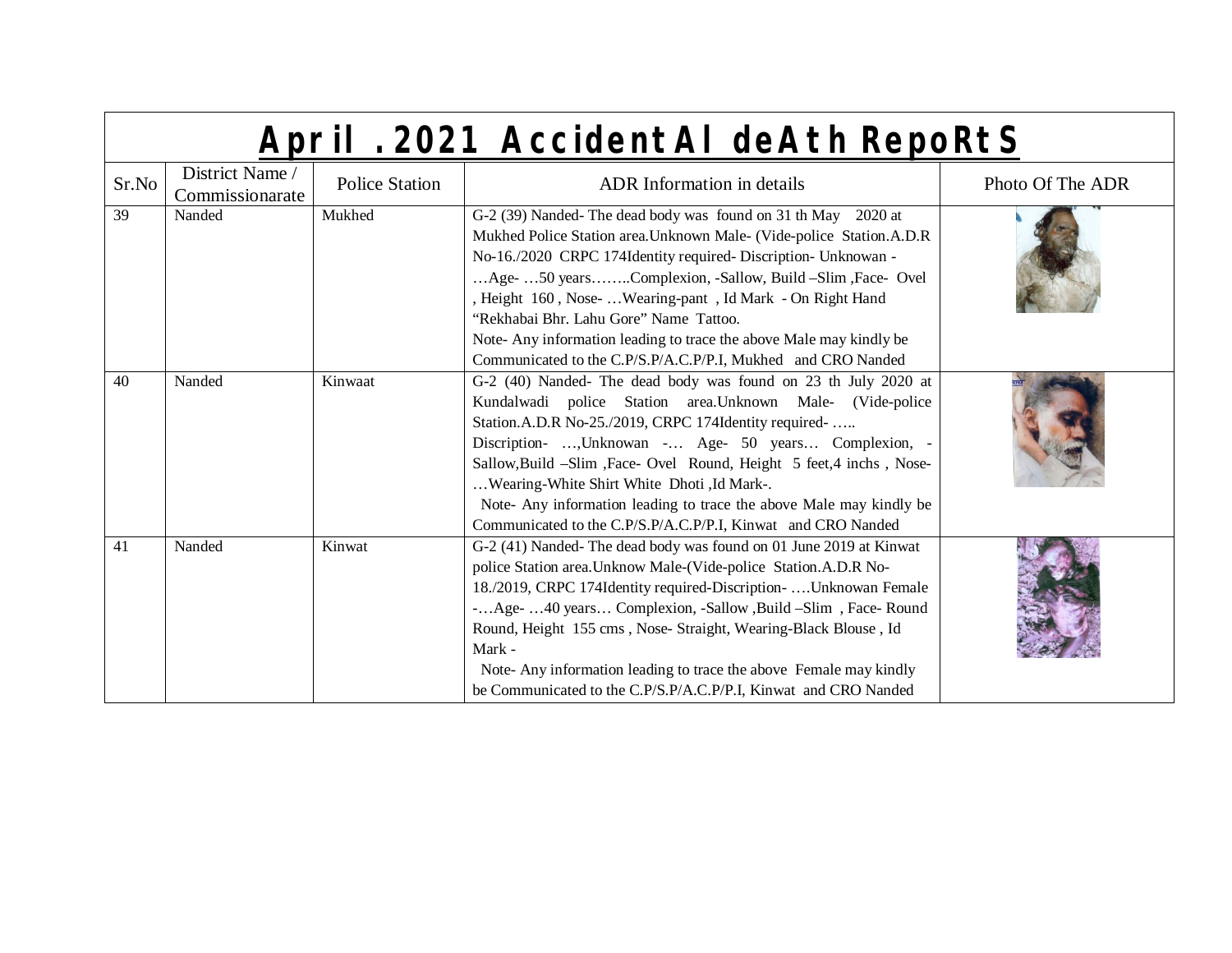|       | April . 2021 AccidentAl deAth reportS |                       |                                                                                                                                                                                                                                                                                                                                                                                                                                                                                                                                              |                  |  |
|-------|---------------------------------------|-----------------------|----------------------------------------------------------------------------------------------------------------------------------------------------------------------------------------------------------------------------------------------------------------------------------------------------------------------------------------------------------------------------------------------------------------------------------------------------------------------------------------------------------------------------------------------|------------------|--|
| Sr.No | District Name /<br>Commissionarate    | <b>Police Station</b> | <b>ADR</b> Information in details                                                                                                                                                                                                                                                                                                                                                                                                                                                                                                            | Photo Of The ADR |  |
| 42    | Nanded                                | Vajirabad             | G-2 (42) Nanded-The dead body was found on 11 th June 2020 at<br>Police Station area. Unknown Male- (Vide-police<br>Vajirabad<br>Station.A.D.R No-16./2020 CRPC 174Identity required- Discription-<br>Unknowan Male -Age- 35 years, Complexion, -Sallow, Build -Slim<br>, Face- Ovel, Height 5 feet 6 inchs, Nose- Wearing-Yellow Shirt,<br>Grey Pant, Id Mark -<br>Note- Any information leading to trace the above Male may kindly be<br>Communicated to the C.P/S.P/A.C.P/P.I, Vajirabad and CRO Nanded                                   |                  |  |
| 43    | Nanded                                | Vajirabad             | G-2 (43) Nanded- The dead body was found on 05 th July 2020 at<br>Vajirabad police Station area. Unknown Male- (Vide-police<br>Station.A.D.R No-25./2019, CRPC 174Identity required-<br>Discription- , Unknowan Male - Age- 35 years Complexion, -<br>Sallow, Build -Slim, Face- Ovel Round, Height 5 feet, 4 inchs, Nose-<br>Wearing-White Shirt White Dhoti ,Id Mark-On Right Hand VDS<br>Tattoo.<br>Note-Any information leading to trace the above Male may kindly be<br>Communicated to the C.P/S.P/A.C.P/P.I, Vajirabad and CRO Nanded |                  |  |
| 44    | Nanded                                | Vajirabad             | G-2 (44) Nanded- The dead body was found on 23 Augest 2020 at<br>police Station area. Unknow Male- (Vide-police<br>Vajirabad<br>Station.A.D.R No-43./2020, CRPC 174 Identity required-Discription-<br>Unknowan male -Age- 40 years Complexion, -Sallow ,Build -<br>Slim, Face-Round, Height 168 cms, Nose-Straight, Wearing-White<br>Shirt, Id Mark -<br>Note- Any information leading to trace the above Female may kindly<br>be Communicated to the C.P/S.P/A.C.P/P.I, Vajirabad<br>and CRO<br>Nanded                                      |                  |  |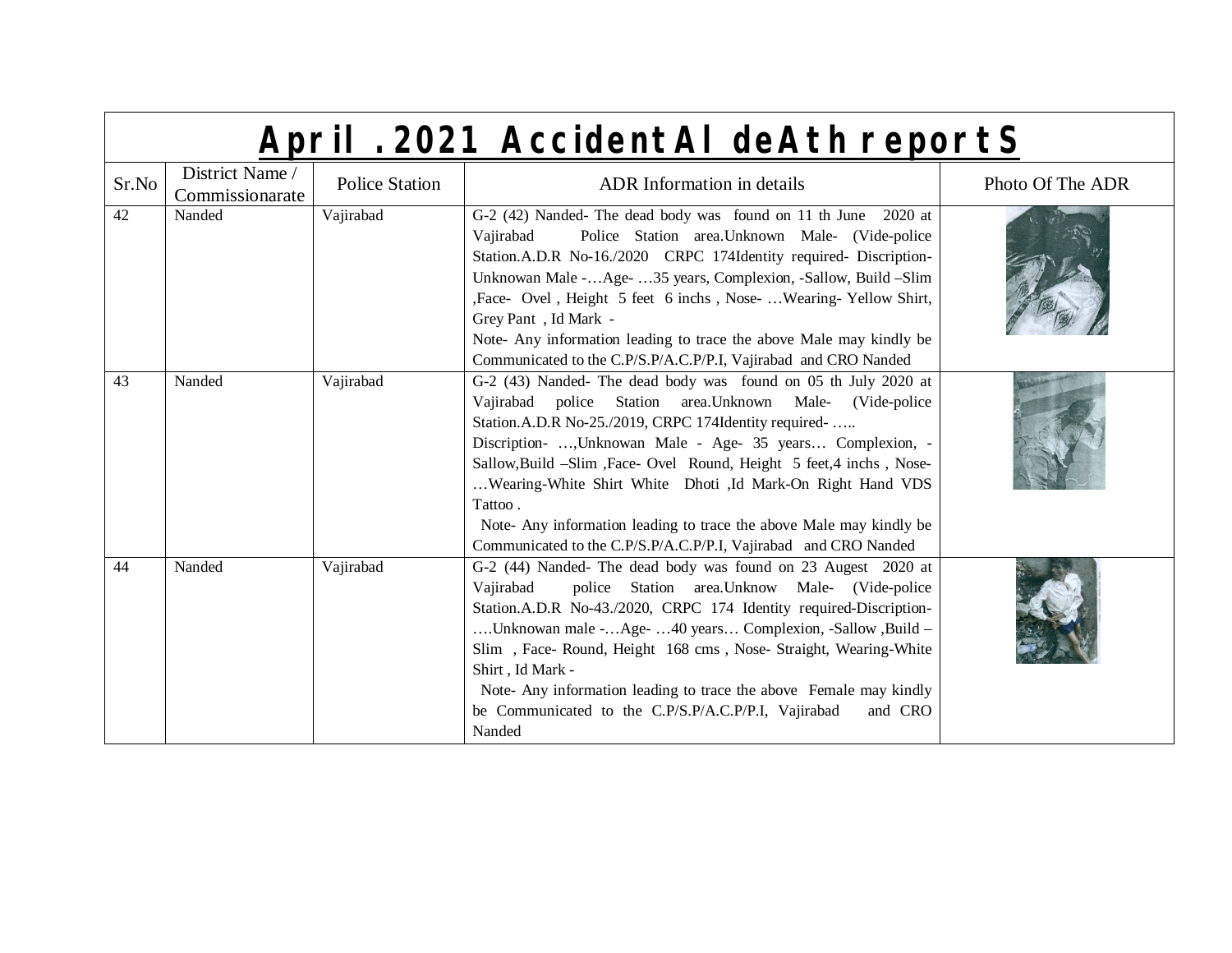|  | April . 2021 AccidentAI deAth reportS |
|--|---------------------------------------|
|  |                                       |

| Sr.No | District Name /<br>Commissionarate | <b>Police Station</b> | <b>ADR</b> Information in details                                                                                                                                                                                                                                                                                                                                                                                                                                                                              | Photo Of The ADR |
|-------|------------------------------------|-----------------------|----------------------------------------------------------------------------------------------------------------------------------------------------------------------------------------------------------------------------------------------------------------------------------------------------------------------------------------------------------------------------------------------------------------------------------------------------------------------------------------------------------------|------------------|
| 45    | Nanded                             | Vajirabad             | G-2 (45) Nanded-The dead body was found on 06 Septembar 2020 at<br>Vajirabad police Station area. Unknow Male- (Vide-police<br>Station.A.D.R No- 48/2020, CRPC 174 Identity required-Discription-<br>.Unknowan male -Age- 38 years Complexion, -Sallow ,Build -Slim<br>, Face-Round, Height 170, Nose-Straight, Wearing-White Shirt, Grey<br>Pant, Id Mark -<br>Note-Any information leading to trace the above male may kindly be<br>Communicated to the C.P/S.P/A.C.P/P.I, Vajirabad and CRO Nanded          |                  |
| 46    | Nanded                             | Vajirabad             | G-2 (46) Nanded-The dead body was found on 19 Septembar 2020 at<br>Vajirabad police Station area. Unknow Male- (Vide-police<br>Station.A.D.R No- 52/2020, CRPC 174 Identity required-Discription-<br>.Unknowan male -Age- 35 years Complexion, -Fair, Build -Slim,<br>Face-Round, Height 5 feet, 5 inch, Nose-Straight, Wearing-Orange<br>Shirt, Blue Pant, Id Mark -<br>Note-Any information leading to trace the above male may kindly be<br>Communicated to the C.P/S.P/A.C.P/P.I, Vajirabad and CRO Nanded |                  |
| 47    | Nanded                             | Vajirabad             | G-2 (47) Nanded-The dead body was found on 26 Octombar 2020 at<br>Vajirabad police Station area. Unknow Male- (Vide-police<br>Station.A.D.R No- 58/2020, CRPC 174 Identity required-Discription-<br>. Unknowan male - Age- 40 years Complexion, -Fair, Build -Slim,<br>Face-Long, Height-, Nose-Straight, Wearing-Black Shirt Brown Pant<br>, Id Mark -<br>Note-Any information leading to trace the above male may kindly be<br>Communicated to the C.P/S.P/A.C.P/P.I, Vajirabad and CRO Nanded               |                  |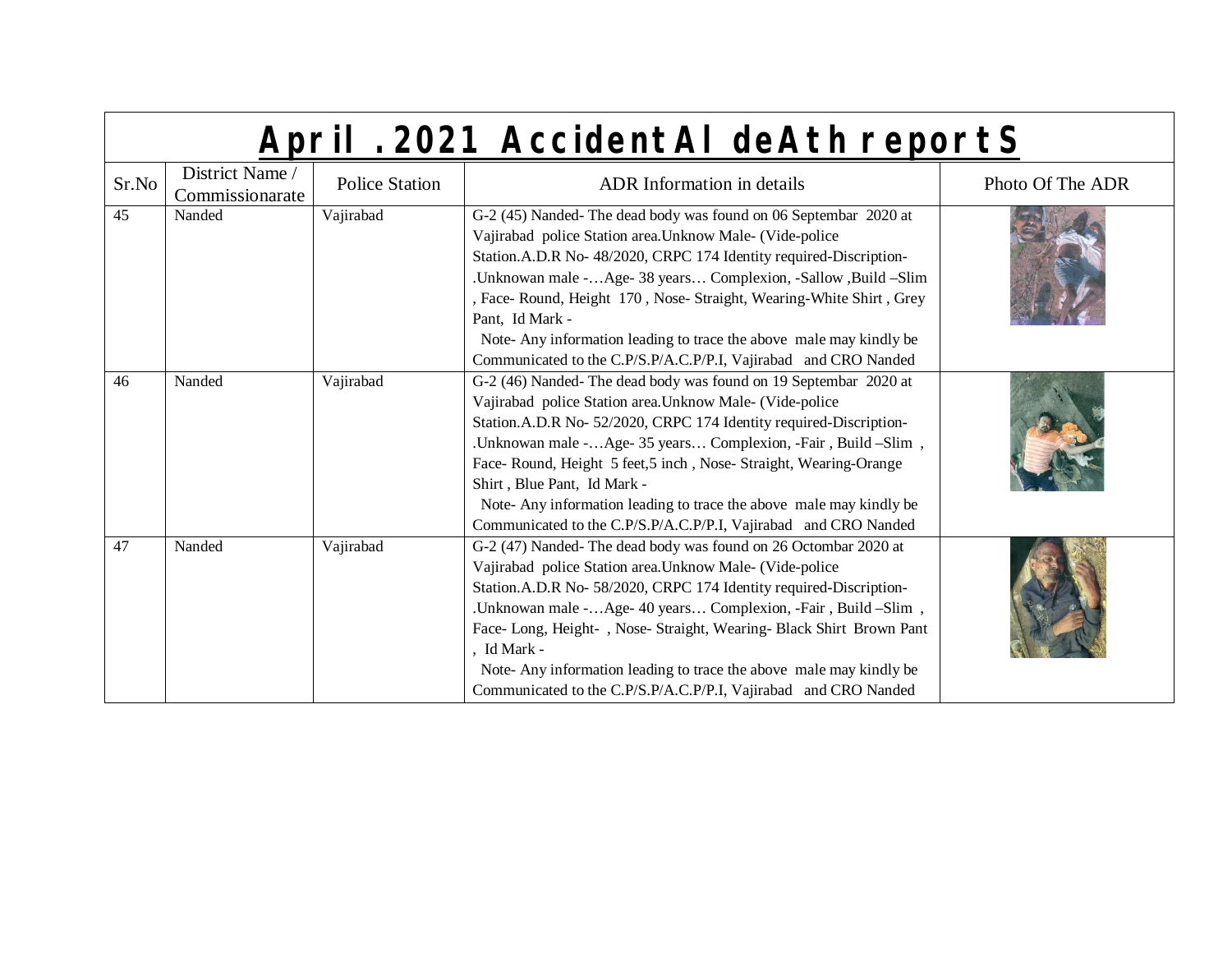|  | April . 2021 AccidentAI deAth reportS |  |
|--|---------------------------------------|--|
|  |                                       |  |

| Sr.No | District Name /<br>Commissionarate | <b>Police Station</b> | <b>ADR</b> Information in details                                                                                                                                                                                                                                                                                                                                                                                                                                                                                                   | Photo Of The ADR |
|-------|------------------------------------|-----------------------|-------------------------------------------------------------------------------------------------------------------------------------------------------------------------------------------------------------------------------------------------------------------------------------------------------------------------------------------------------------------------------------------------------------------------------------------------------------------------------------------------------------------------------------|------------------|
| 48    | Nanded                             | Vajirabad             | G-2 (48) Nanded-The dead body was found on 14 Novembar 2020 at<br>Vajirabad police Station area. Unknow Male- (Vide-police<br>Station.A.D.R No- 65/2020, CRPC 174 Identity required-Discription-<br>.Unknowan male -Age- 40 years Complexion, -Sallow ,Build -<br>Medium, Face-Round, Height 4 feet 5 inchs, Nose-Straight,<br>Wearing-Red Blouse White Pink Sadi, Green Parkar, Id Mark -<br>Note-Any information leading to trace the above male may kindly be<br>Communicated to the C.P/S.P/A.C.P/P.I, Vajirabad and CRO Nanded |                  |
| 49    | Nanded                             | Vajirabad             | G-2 (49) Nanded-The dead body was found on 19 Novembar 2020 at<br>Vajirabad police Station area. Unknow Male- (Vide-police<br>Station.A.D.R No- 67/2020, CRPC 174 Identity required-Discription-<br>.Unknowan male -Age- 60 years Complexion, -Sallow, Build -<br>Strong, Face-Round, Height 5 feet, 5 inch, Nose-Straight, Wearing-<br>Brown Shirt Grey Pant, Id Mark -<br>Note-Any information leading to trace the above male may kindly be<br>Communicated to the C.P/S.P/A.C.P/P.I, Vajirabad and CRO Nanded                   |                  |
| 50    | Nanded                             | Vajirabad             | G-2 (50) Nanded-The dead body was found on 11 November 2020 at<br>Vajirabad police Station area. Unknow Male- (Vide-police<br>Station.A.D.R No- 63/2020, CRPC 174 Identity required-Discription-<br>.Unknowan male -Age- 40 years Complexion, -Sallow, Build -<br>Slim, Face-Long, Height-168 cms, Nose-Straight, Wearing-Sky Blue<br>Cheacks Shirt, Brown Pant, Id Mark -<br>Note-Any information leading to trace the above male may kindly be<br>Communicated to the C.P/S.P/A.C.P/P.I, Vajirabad and CRO Nanded                 |                  |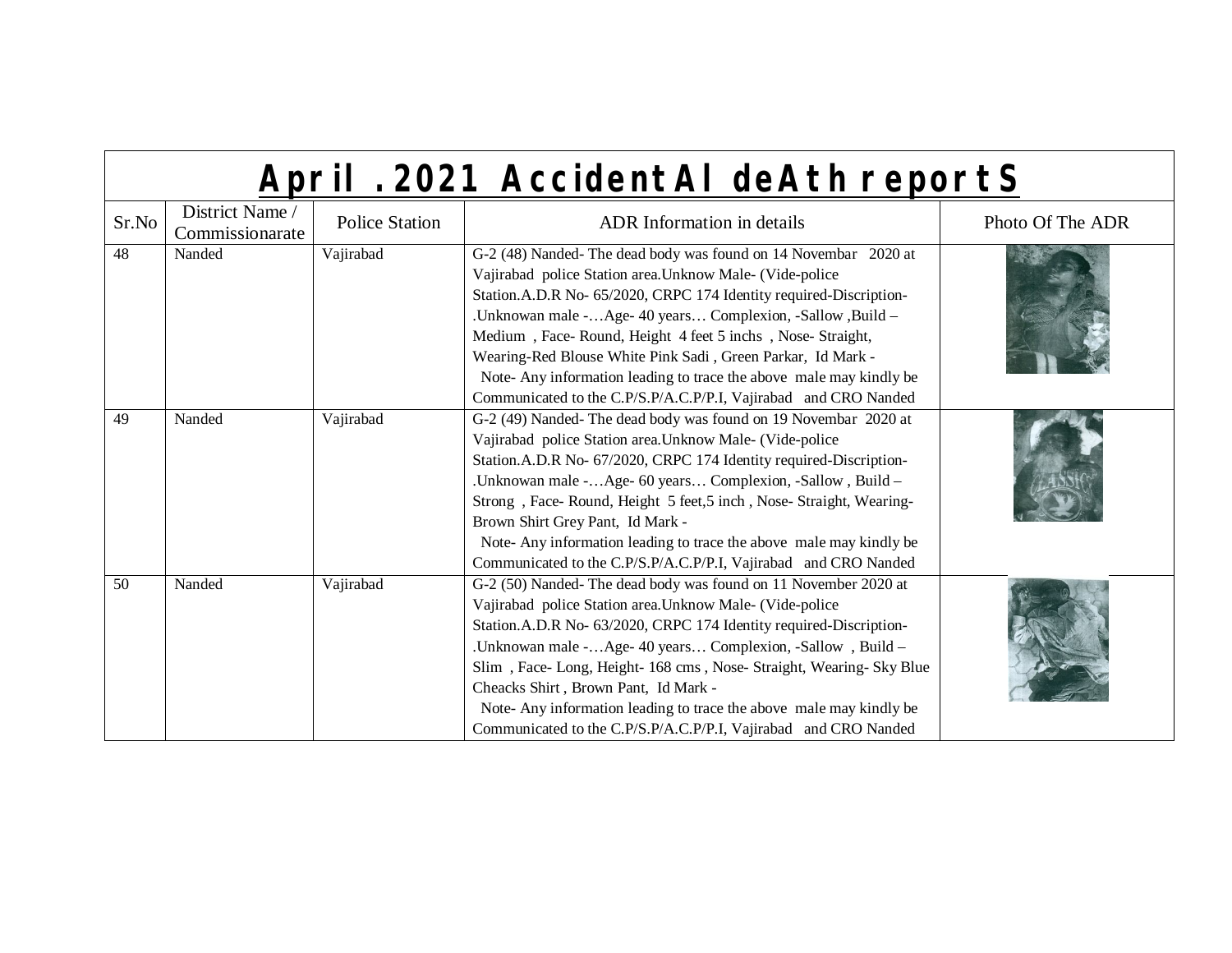|                 |  | April . 2021 AccidentAI deAth reportS |  |  |
|-----------------|--|---------------------------------------|--|--|
| District Name / |  |                                       |  |  |

| Sr.No | District Name /<br>Commissionarate | <b>Police Station</b> | <b>ADR</b> Information in details                                                                                                                                                                                                                                                                                                                                                                                                                                                                                                      | Photo Of The ADR |
|-------|------------------------------------|-----------------------|----------------------------------------------------------------------------------------------------------------------------------------------------------------------------------------------------------------------------------------------------------------------------------------------------------------------------------------------------------------------------------------------------------------------------------------------------------------------------------------------------------------------------------------|------------------|
| 51    | Nanded                             | Vajirabad             | G-2 (51) Nanded-The dead body was found on 11 Novembar 2020 at<br>Vajirabad police Station area. Unknow Male- (Vide-police<br>Station.A.D.R No- 73/2020, CRPC 174 Identity required-Discription-<br>.Unknowan male -Age- 50 years Complexion, -Sallow ,Build -Slim<br>, Face- Round, Height 5 feet 4inchs, Nose- Straight, Wearing- White<br>Half Shirt, Cream Colour Cotton Jeans, Id Mark -<br>Note-Any information leading to trace the above male may kindly be<br>Communicated to the C.P/S.P/A.C.P/P.I, Vajirabad and CRO Nanded |                  |
| 52    | Nanded                             | Vajirabad             | G-2 (52) Nanded-The dead body was found on 12 Decembar 2020 at<br>Vajirabad police Station area. Unknow Male- (Vide-police station.A.D.R<br>No- 71/2020, CRPC 174 Identity required-Discription-. Unknowan male -<br>Age- 40 years Complexion, -Sallow, Build -Strong, Face- Round,<br>Height 5 feet,5 inch, Nose- Straight, Wearing-Yellow Shirt Black Jeans,<br>Id Mark -<br>Note-Any information leading to trace the above male may kindly be<br>Communicated to the C.P/S.P/A.C.P/P.I, Vajirabad and CRO Nanded                   |                  |
| 53    | Nanded                             | Vajirabad             | G-2 (53) Nanded-The dead body was found on 23 Novembar 2020 at<br>Vajirabad police Station area. Unknow Male- (Vide-police<br>Station.A.D.R No- 72/2020, CRPC 174 Identity required-Discription-<br>.Unknowan male -Age- 60 years Complexion, -Sallow, Build -<br>Slim, Face-Long, Height-167 cms, Nose-Straight, Wearing-Blue<br>Swetar, Black Pant, Id Mark -<br>Note-Any information leading to trace the above male may kindly be<br>Communicated to the C.P/S.P/A.C.P/P.I, Vajirabad and CRO Nanded                               |                  |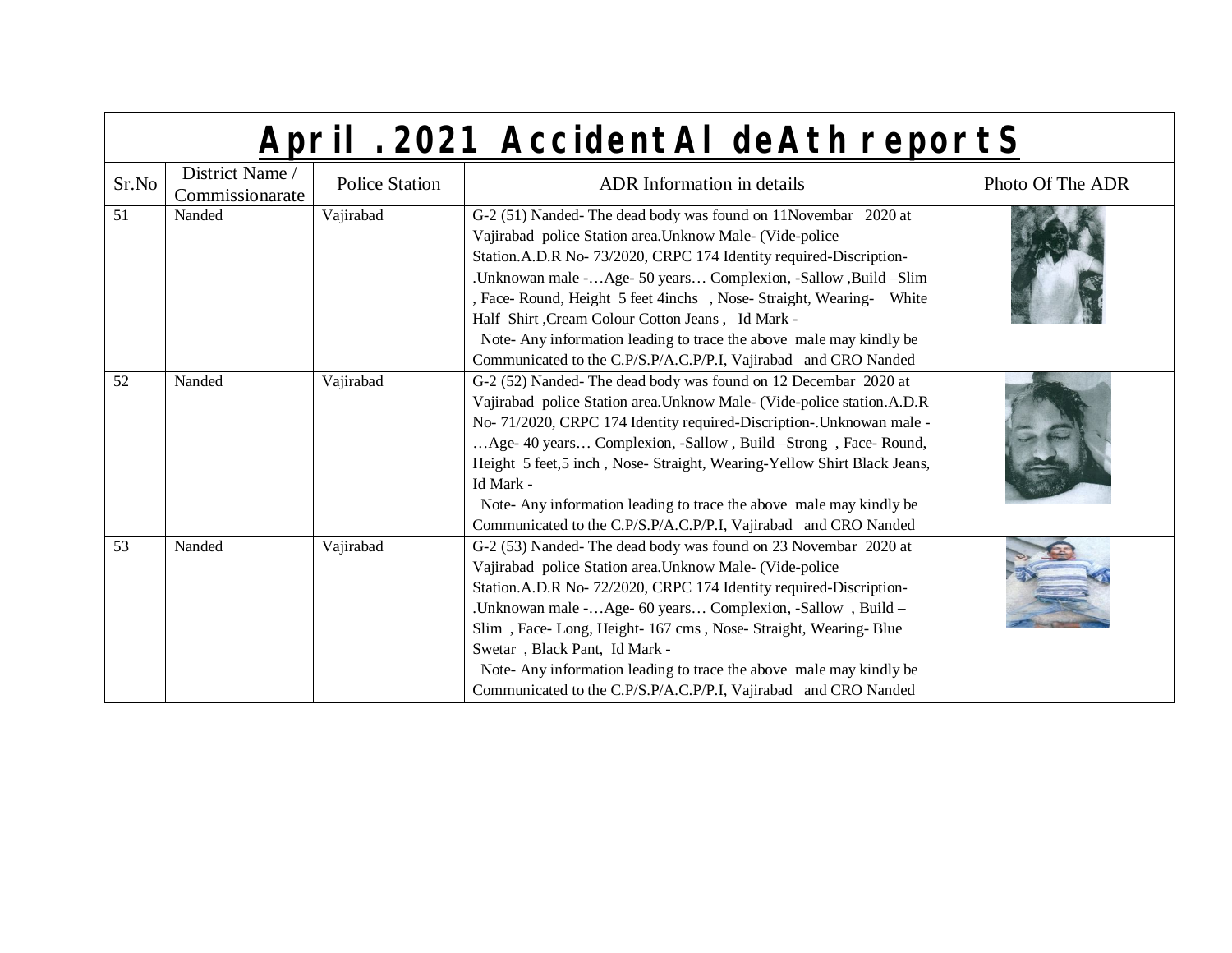| Sr.No | District Name /<br>Commissionarate | <b>Police Station</b> | <b>ADR</b> Information in details                                                                                                                                                                                                                                                                                                                                                                                                                                                                           | Photo Of The ADR |
|-------|------------------------------------|-----------------------|-------------------------------------------------------------------------------------------------------------------------------------------------------------------------------------------------------------------------------------------------------------------------------------------------------------------------------------------------------------------------------------------------------------------------------------------------------------------------------------------------------------|------------------|
| 54    | Nanded                             | Dharmabad             | G-2 (54) Nanded-The dead body was found on 10 Decembar 2020 at<br>Vajirabad police Station area. Unknow Male- (Vide-police                                                                                                                                                                                                                                                                                                                                                                                  |                  |
|       |                                    |                       | Station.A.D.R No- 22/2020, CRPC 174 Identity required-Discription-                                                                                                                                                                                                                                                                                                                                                                                                                                          |                  |
|       |                                    |                       | .Unknowan male -Age- 35 years Complexion, -Sallow ,Build -Slim<br>, Face-Round, Height 5 feet 4inchs, Nose-Straight, Wearing-, Id                                                                                                                                                                                                                                                                                                                                                                           |                  |
|       |                                    |                       | Mark -<br>Note-Any information leading to trace the above male may kindly be                                                                                                                                                                                                                                                                                                                                                                                                                                |                  |
|       |                                    |                       | Communicated to the C.P/S.P/A.C.P/P.I, Dharmabad and CRO Nanded                                                                                                                                                                                                                                                                                                                                                                                                                                             |                  |
| 55    | Navi Mumbai                        | Panvel                | G-2 (55) Navi Mumbai- The dead body was found on 08 th April 2021<br>at Panvel police Station area. Unknow Male- (Vide-police Station.A.D.R<br>No- 46/2021, CRPC 174 Identity required-Discription-. Unknowan male -<br>Age- 35 years Complexion, -Sallow ,Build -Slim, Face-Round,<br>Height 5 feet 3 inchs , Nose- Straight, Wearing- Pant Shirt, Id Mark -<br>Note-Any information leading to trace the above male may kindly be<br>Communicated to the C.P/S.P/A.C.P/P.I, Panvel and CRO Navi<br>Mumbai |                  |
|       |                                    |                       | G-2 (56) Sangali- The dead body was found on 06th Feb. 2021 at Ashta                                                                                                                                                                                                                                                                                                                                                                                                                                        |                  |
| 56    | sangli                             | Ashta                 | police Station area. Unknow Male- (Vide-police Station.A.D.R No-                                                                                                                                                                                                                                                                                                                                                                                                                                            |                  |
|       |                                    |                       | 12/2021, CRPC 174 Identity required-Discription-. Unknowan male -<br>Age- 55 years Complexion, - , Build - , Face-, Height feet inchs<br>, Nose-, Wearing-, Id Mark -<br>Note-Any information leading to trace the above male may kindly be<br>Communicated to the C.P/S.P/A.C.P/P.I, Ashta and CRO Sangali                                                                                                                                                                                                 |                  |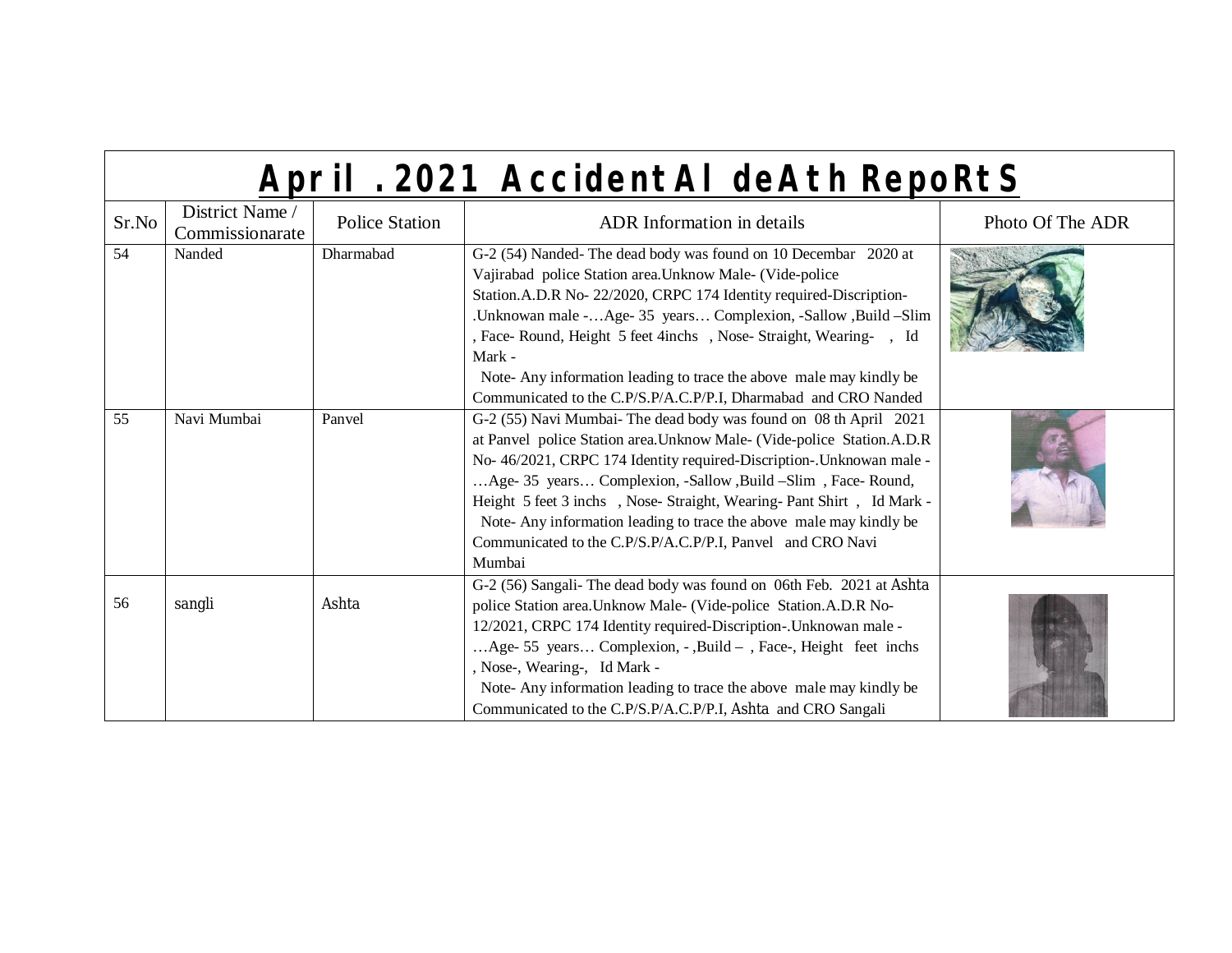|       | April . 2021 AccidentAl deAth reportS |                       |                                                                                                                                                                                                                                                                                                                                                                                                                                                                                                                                                                                                                     |                  |  |
|-------|---------------------------------------|-----------------------|---------------------------------------------------------------------------------------------------------------------------------------------------------------------------------------------------------------------------------------------------------------------------------------------------------------------------------------------------------------------------------------------------------------------------------------------------------------------------------------------------------------------------------------------------------------------------------------------------------------------|------------------|--|
| Sr.No | District Name /<br>Commissionarate    | <b>Police Station</b> | <b>ADR</b> Information in details                                                                                                                                                                                                                                                                                                                                                                                                                                                                                                                                                                                   | Photo Of The ADR |  |
| 57    | Sangali                               | Sangali Rural         | G-2 (57) Sangali- The dead body was found on 15th Jan. . 2021 at<br>Sangali Rural police Station area. Unknow Male- (Vide-police<br>Station.A.D.R No- 01/2021, CRPC 174 Identity required-Discription-<br>.Unknowan male -Age- 40 years Complexion, -, Build -, Face-,<br>Height feet inchs, Nose-, Wearing-, Id Mark -<br>Note-Any information leading to trace the above male may kindly be<br>Communicated to the C.P/S.P/A.C.P/P.I, Sangali Rural and CRO<br>Sangali                                                                                                                                            |                  |  |
| 58    | Sangali                               | Kavathe Mahankal      | G-2 (58) Sangali- The dead body was found on 12th March 2021 at<br>Kavathe Mahankal police Station area. Unknow Male- (Vide-police<br>Station.A.D.R No- 17/2021, CRPC 174 Identity required-Discription-<br>.Unknowan male -Age- 35 years Complexion, -, Build - , Face-,<br>Height 5 feet 3 inchs , Nose-, Wearing- brown color slender body<br>hair half, blue Bermuda, left hand tatoo of letter "s" underwear of<br>macho company of brown color, Id Mark -<br>Note-Any information leading to trace the above male may kindly be<br>Communicated to the C.P/S.P/A.C.P/P.I, Kavathe Mahankal and CRO<br>Sangali |                  |  |
| 59    | sangli                                | Miraj Rural           | G-2 (59) Sangali- The dead body was found on 31th January. 2021 at<br>Rural police Station area. Unknow Male- (Vide-police<br>Miraj<br>Station.A.D.R No- 14/2021, CRPC 174 Identity required-Discription-<br>.Unknowan male -Age- 35 years Complexion, - ,Build - , Face-,<br>Height feet inchs, Nose-, Wearing-, Id Mark - drowning in the well<br>waters.<br>Note- Any information leading to trace the above male may kindly be<br>Communicated to the C.P/S.P/A.C.P/P.I, Miraj Rural and CRO Sangali                                                                                                            | टोब्राफ          |  |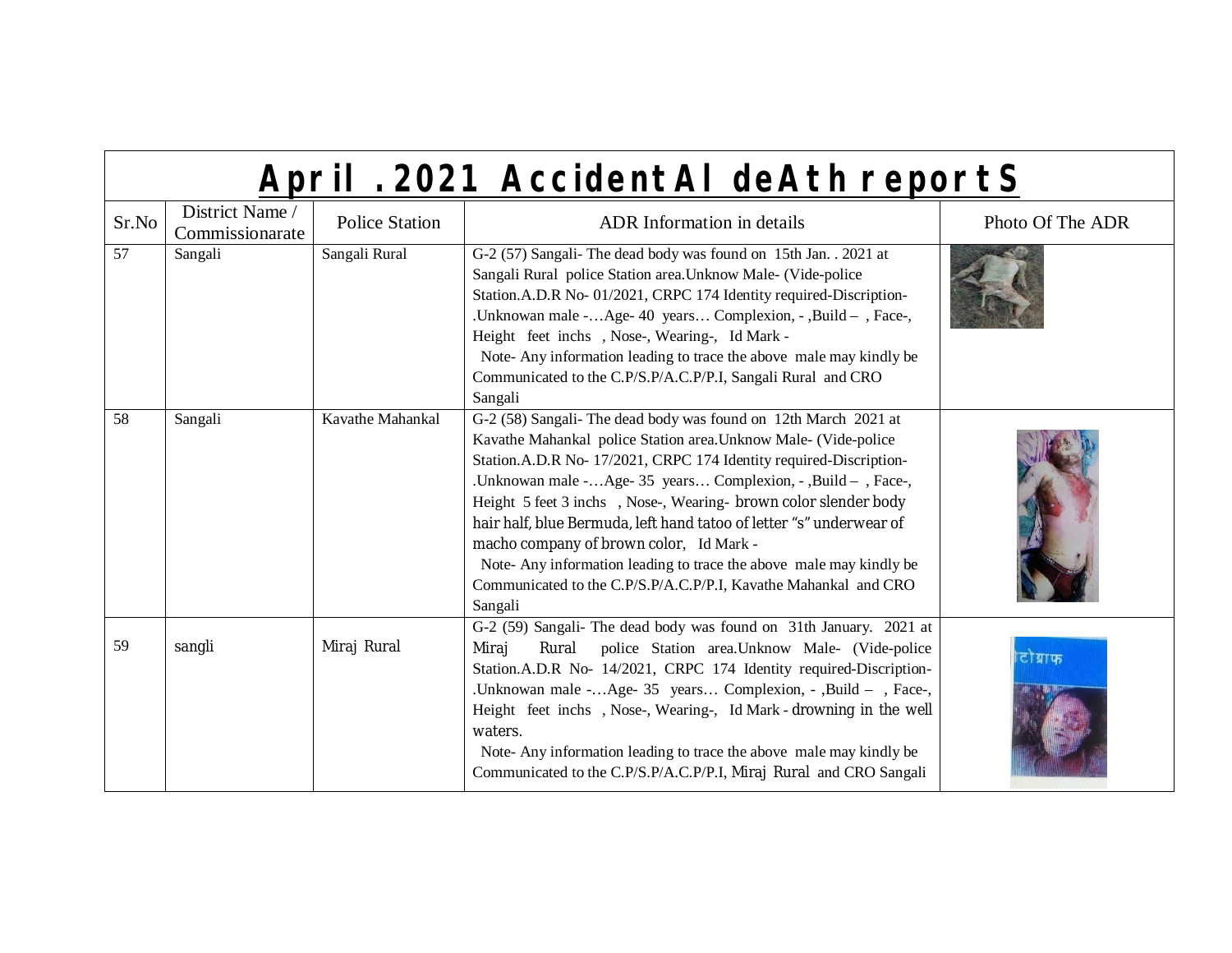|       | April . 2021 AccidentAl deAth reportS |                       |                                                                                                                                                                                                                                                                                                                                                                                                                                                                                                    |                  |  |
|-------|---------------------------------------|-----------------------|----------------------------------------------------------------------------------------------------------------------------------------------------------------------------------------------------------------------------------------------------------------------------------------------------------------------------------------------------------------------------------------------------------------------------------------------------------------------------------------------------|------------------|--|
| Sr.No | District Name /<br>Commissionarate    | <b>Police Station</b> | <b>ADR</b> Information in details                                                                                                                                                                                                                                                                                                                                                                                                                                                                  | Photo Of The ADR |  |
| 60    | Sangali                               | Visharambaug          | G-2 (60) Sangali- The dead body was found on 28th March 2021 at<br>Vishrambaug police Station area. Unknow Male- (Vide-police<br>Station.A.D.R No- 22/2021, CRPC 174 Identity required-Discription-<br>.Unknowan male -Age- 35 years Complexion, -, Build - , Face-,<br>Height 5feet3 inchs, Nose-, Wearing-, Id Mark -<br>Note-Any information leading to trace the above male may kindly be<br>Communicated to the C.P/S.P/A.C.P/P.I, Vishrambaug and CRO<br>Sangali                             |                  |  |
| 61    | Sangali                               | Visharambaug          | G-2 (61) Sangali- The dead body was found on 15th March 2021 at<br>Visharambaug police Station area. Unknow Male- (Vide-police<br>Station.A.D.R No- 17/2021, CRPC 174 Identity required-Discription-<br>.Unknowan male -Age-70 years Complexion, -, Build -, Face-,<br>Height 5 feet 3 inchs, Nose-, Wearing-, Id Mark – mole on left<br>showlder<br>Note- Any information leading to trace the above male may kindly be<br>Communicated to the C.P/S.P/A.C.P/P.I, Visharambaug and CRO<br>Sangali |                  |  |
| 62    | sangli                                | Visharambaug          | G-2 (62) Sangali- The dead body was found on 30 th January. 2021 at<br>Vishrambaug police Station area. Unknow Male- (Vide-police<br>Station.A.D.R No- 09/2021, CRPC 174 Identity required-Discription-<br>.Unknowan male -Age- 70 years Complexion, - ,Build - , Face-,<br>Height feet inchs, Nose-, Wearing-, Id Mark -<br>Note- Any information leading to trace the above male may kindly be<br>Communicated to the C.P/S.P/A.C.P/P.I, Vishrambaug<br>and CRO<br>Sangali                       |                  |  |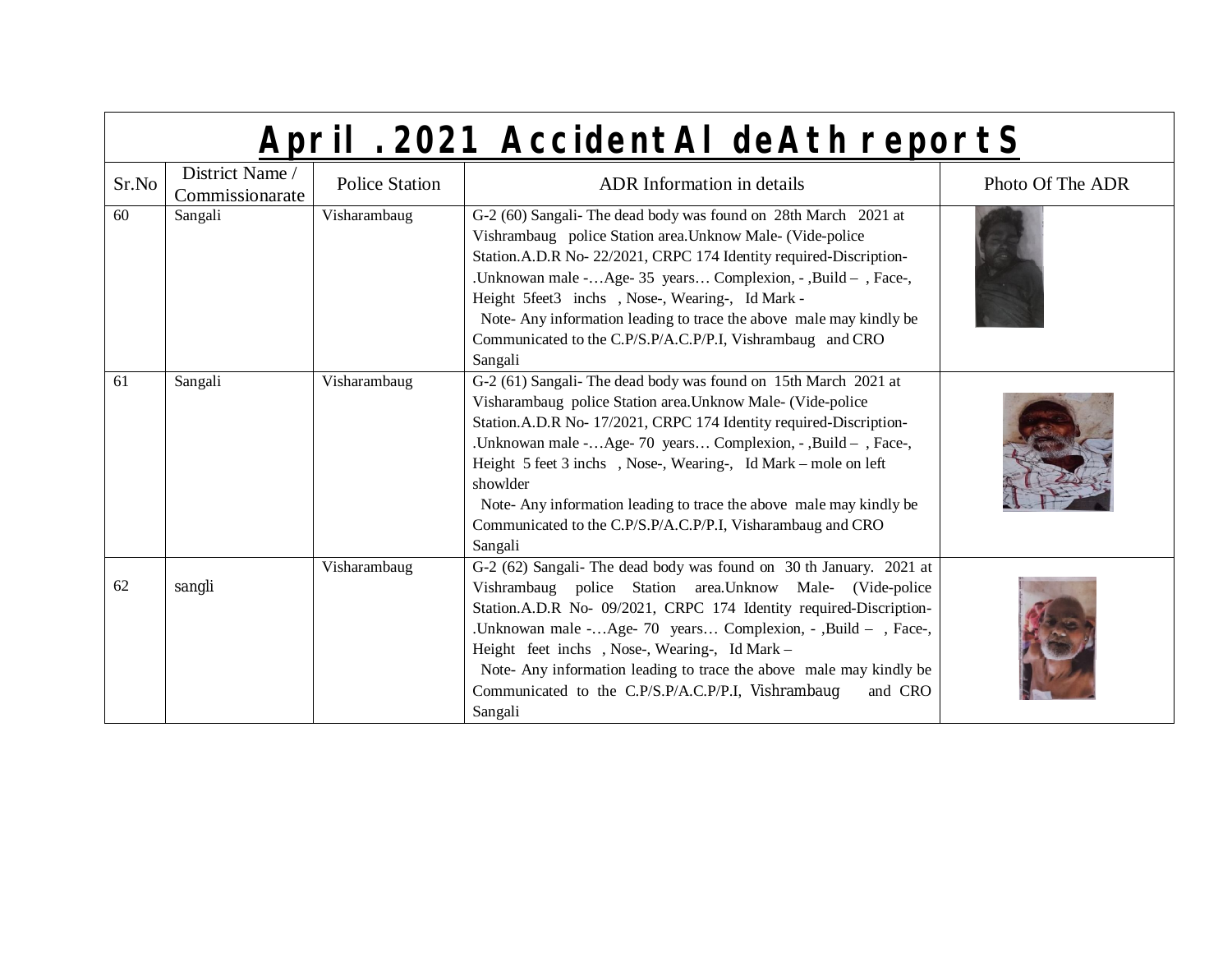| Sr.No | District Name /<br>Commissionarate | <b>Police Station</b> | <b>ADR</b> Information in details                                                                                                                                                                                                                                                                                                                                                                                                                                                                           | Photo Of The ADR |
|-------|------------------------------------|-----------------------|-------------------------------------------------------------------------------------------------------------------------------------------------------------------------------------------------------------------------------------------------------------------------------------------------------------------------------------------------------------------------------------------------------------------------------------------------------------------------------------------------------------|------------------|
| 63    | Sangali                            | Visharambaug          | G-2 (63) Sangali- The dead body was found on 24th March 2021 at<br>Vishrambaug police Station area. Unknow Male- (Vide-police<br>Station.A.D.R No- 21/2021, CRPC 174 Identity required-Discription-<br>.Unknowan male -Age- 35 years Complexion, -, Build - , Face-,<br>Height 5feet3 inchs, Nose-, Wearing-, Id Mark -<br>Note-Any information leading to trace the above male may kindly be<br>Communicated to the C.P/S.P/A.C.P/P.I, Vishrambaug and CRO<br>Sangali                                      |                  |
| 64    | Sangali                            | Kadegaon              | G-2 (64) Sangali- The dead body was found on 04th April 2021 at<br>Visharambaug police Station area. Unknow Male- (Vide-police<br>Station.A.D.R No- 36/2021, CRPC 174 Identity required-Discription-<br>.Unknowan male -Age- 35 years Complexion, - ,Build - , Face-,<br>Height feet inchs, Nose-, Wearing-, Id Mark -<br>Note-Any information leading to trace the above male may kindly be<br>Communicated to the C.P/S.P/A.C.P/P.I, Kadegaon and CRO Sangali                                             |                  |
| 65    | sangli                             | Islampur              | G-2 (65) Sangali- The dead body was found on 22 th January. 2021 at<br>Islampur police Station area. Unknow Male- (Vide-police Station.A.D.R<br>No- 09/2021, CRPC 174 Identity required-Discription-. Unknowan male -<br>Age- 50 years Complexion, - , Build – , Face-, Height 5 feet inchs<br>, Nose-, Wearing-Faint Blue Shirt, Red Colour Underwear, Id Mark -<br>Note- Any information leading to trace the above male may kindly be<br>Communicated to the C.P/S.P/A.C.P/P.I, Islampur and CRO Sangali |                  |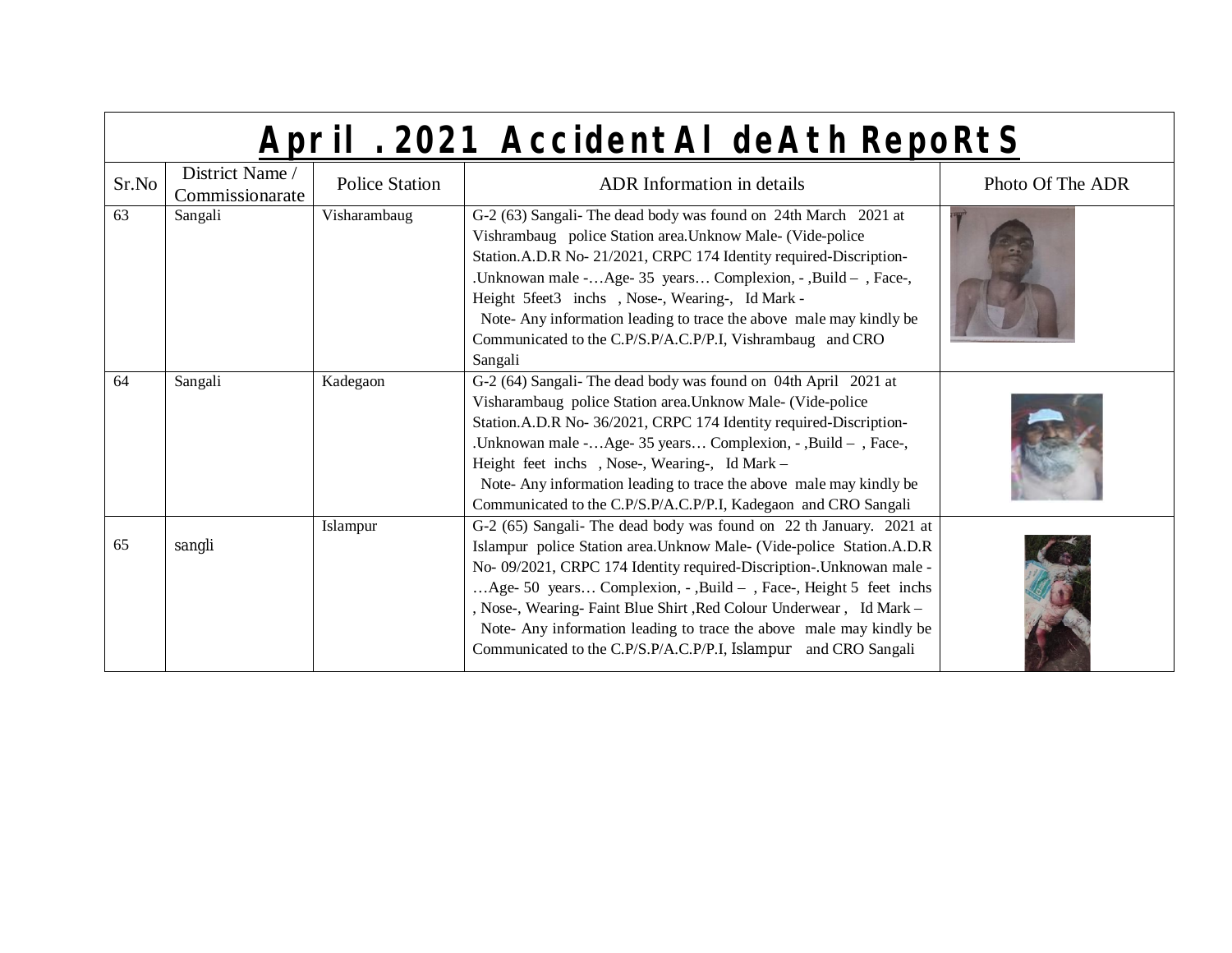|  | April . 2021 AccidentAI deAth reportS |
|--|---------------------------------------|
|  |                                       |

| Sr.No | District Name /<br>Commissionarate | Police Station | ADR Information in details                                                                                                                                                                                                                                                                                                                                                                                                                                            | Photo Of The ADR |
|-------|------------------------------------|----------------|-----------------------------------------------------------------------------------------------------------------------------------------------------------------------------------------------------------------------------------------------------------------------------------------------------------------------------------------------------------------------------------------------------------------------------------------------------------------------|------------------|
| 66    | Sangali                            | Sangali city   | G-2 (66) Sangali- The dead body was found on 22 th March 2021 at<br>Sangali city police Station area. Unknow Female- (Vide-police<br>Station.A.D.R No- 24/2021, CRPC 174 Identity required-Discription-                                                                                                                                                                                                                                                               |                  |
|       |                                    |                | .Unknowan male -Age- 50 years Complexion, - ,Build - , Face-,<br>Height 5feet3 inchs, Nose-, Wearing-, Id Mark -<br>Note- Any information leading to trace the above female may kindly be                                                                                                                                                                                                                                                                             |                  |
| 67    | Sangali                            | Sangali City   | Communicated to the C.P/S.P/A.C.P/P.I, Sangali city and CRO Sangali<br>G-2 (67) Sangali- The dead body was found on 15th April 2021 at                                                                                                                                                                                                                                                                                                                                |                  |
|       |                                    |                | Sangali City police Station area. Unknow Male- (Vide-police<br>Station.A.D.R No- 19/2021, CRPC 174 Identity required-Discription-<br>.Unknowan male -Age-35years Complexion, -, Build - , Face-,<br>Height feet inchs, Nose-, Wearing-, Id Mark -<br>Note-Any information leading to trace the above male may kindly be<br>Communicated to the C.P/S.P/A.C.P/P.I, Sangali City and CRO Sangali                                                                        |                  |
| 68    | sangli                             | Sangali City   | G-2 (68) Sangali- The dead body was found on 09 th January. 2021 at<br>Vita police Station area. Unknow Male- (Vide-police Station. A.D.R No-<br>02/2021, CRPC 174 Identity required-Discription-. Unknowan male -<br>Age- 55 years Complexion, - , Build –, Face-, Height 5 feet inchs<br>, Nose-, Wearing-, Id Mark -<br>Note- Any information leading to trace the above male may kindly be<br>Communicated to the C.P/S.P/A.C.P/P.I, Sangali City and CRO Sangali |                  |